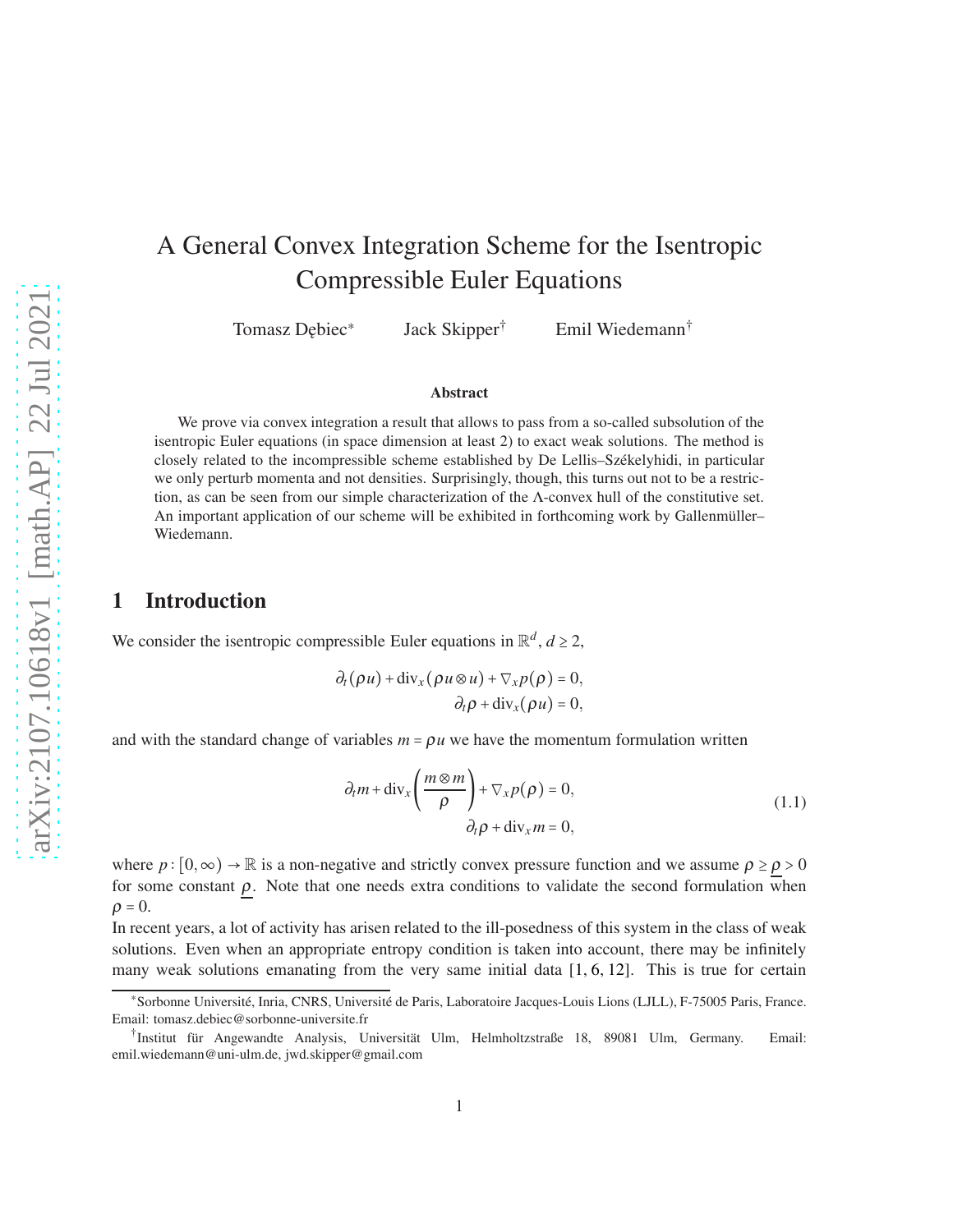Riemann data [\[7,](#page-19-2)[18\]](#page-20-1) and even for smooth data [\[10\]](#page-20-2). In fact, the set of initial data that admits such nonunique solutions is dense in the energy space [\[5\]](#page-19-3). Similar constructions also work for related systems, such as the full compressible Euler system in multiple space dimensions [\[2,](#page-19-4) [8,](#page-19-5) [16\]](#page-20-3).

All these constructions rely on a technique known as *convex integration*, introduced to the context of fluid dynamics in the seminal work of De Lellis–Székelyhidi [\[11,](#page-20-4) [12\]](#page-20-0). There, an iteration scheme was presented for the incompressible Euler equations that allows to pass from a relaxed solution, also called subsolution, to an infinitude of exact solutions with prescribed energy profile. Since, in many situations, it is much easier to construct a subsolution than to construct an exact solution, this led to several breakthrough results in the existence theory of weak solutions [\[19–](#page-20-5)[21\]](#page-20-6) and eventually, through a series of refinements of the scheme, to a complete proof of Onsager's Conjecture [\[4,](#page-19-6) [15\]](#page-20-7).

The incompressible convex integration scheme starts off from a subsolution and successively adds to it perturbations in the velocity that oscillate at a higher and higher frequency in each step, thus eventually producing a very irregular limit object that is then shown to be a weak solution of the Euler equations. So far, all known convex integration constructions for *compressible* models recur to the *incompressible* scheme, so that oscillations are added only to the velocity (or momentum) while the other dependent variable, the density, remains fixed along the iteration. This leads to solutions with highly irregular momentum but regular (e.g., *C* 1 or piecewise constant) densities. It has been believed by some, including the current authors, that there should be a more powerful convex integration scheme for the compressible Euler equations that would include oscillations both in the density and the momentum, und thus be genuinely compressible. The hope was that such a scheme would open up further possibilities for the existence theory of weak solutions.

In this paper, we argue that this hope was not justified. Indeed, as a very simple yet remarkable result we give a characterization of the Λ-convex hull of the constitutive set for the isentropic Euler system (Theorem [2.4\)](#page-5-0). The proof reveals that the representation of any state in the Λ-convex hull as a Λconvex combination of states in the constitutive set is achievable *by momentum oscillations alone*. In other words, oscillations in the density, or any other kind of oscillations, *would not yield more solutions* than those obtained via momentum oscillations alone. Or, to rephrase it once more, the incompressible scheme is fully sufficient as far as convex integration for the isentropic system goes.

On the positive side, we show two results (Theorems [4.1](#page-18-0) and [4.2\)](#page-19-7) on the passage from subsolutions to solutions, closely following the method in [\[12\]](#page-20-0). It is shown, indeed, that any subsolution taking values in the Λ-convex hull of the constitutive set gives rise to exact solutions, the set of which in fact is residual in the Baire sense in a suitable function space of subsolutions. Theorem [4.1](#page-18-0) states this 'fatness' of the set of solutions in the whole state space, including density, while Theorem [4.2](#page-19-7) allows the density to be fixed throughout the iteration, so that the density of the obtained solutions coincides with that of the original subsolution. The former result may seem strange, as it leads to solutions with irregular densities, although no density oscillations were involved at all in the construction! In a brief appendix, we exhibit this phenomenon for a toy model which we hope the reader will find equally instructive and amusing.

Some of the ideas employed in this paper have already been exhibited in the dissertation of Simon Markfelder [\[17,](#page-20-8) Chapter 4], who obtains results of a comparable type. However, he only allows for constant generalized pressure (which in [\[17\]](#page-20-8) is denoted  $\bar{e}$ , and in the current note *Q*), whereas here, the generalized pressure can be essentially any continuous positive function. It has also been observed by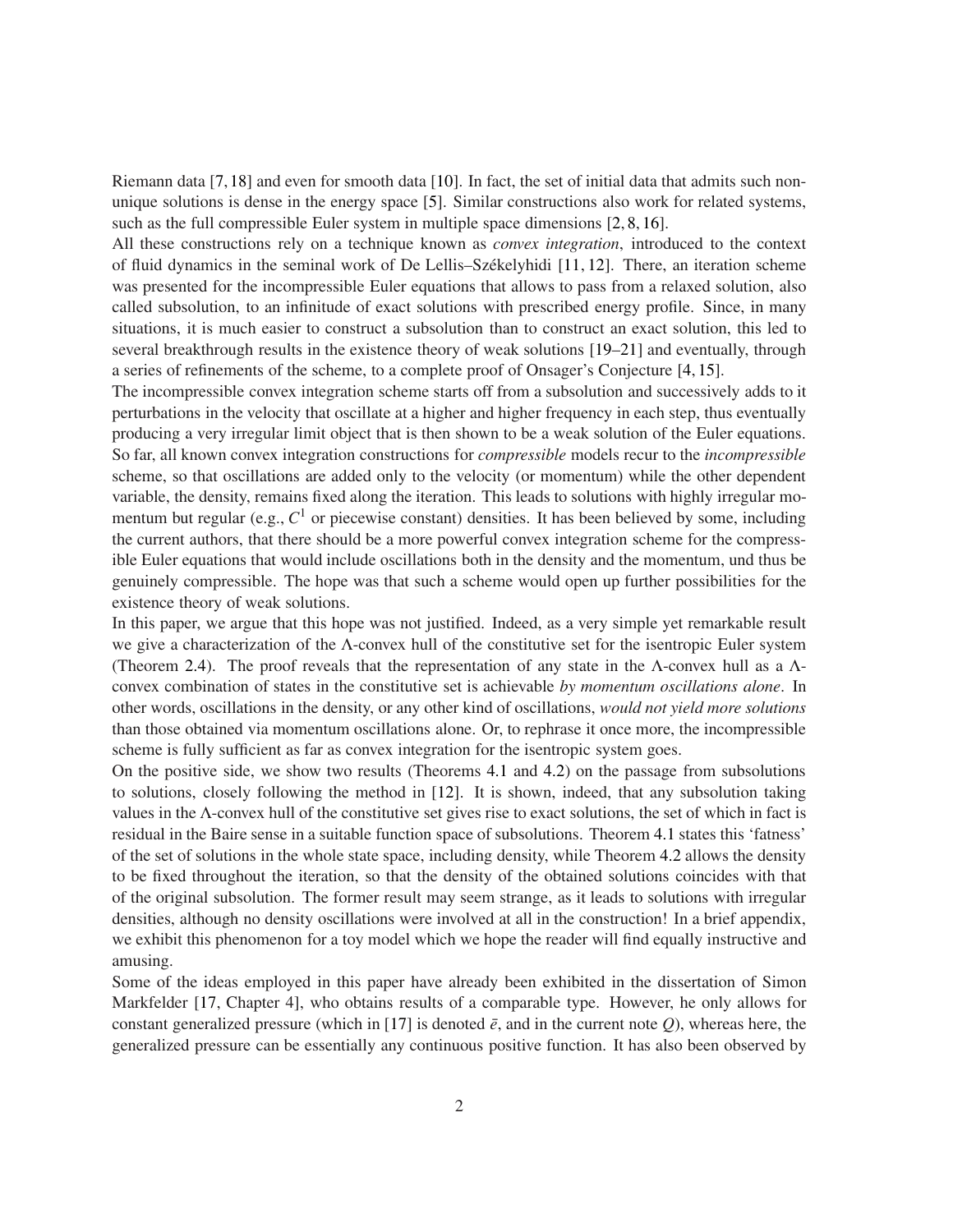Markfelder that the generalized pressure equals the total energy up to a constant factor precisely in the case of a *monoatomic* gas, i.e., when the pressure takes the form  $p(\rho) = \rho^{\frac{2}{d}+1}$ , where *d* is the space dimension, so that in this case the convex integration scheme admits control over the energy profile. As far as we can tell, this is a sheer but lucky coincidence.

As indicated above, two steps are involved in the construction of solutions via convex integration: The construction of the subsolution, and the actual iteration scheme. This paper concerns only the latter. Thus, although we argue that our scheme essentially exhausts the possibilities of convex integration in the compressible realm, by no means do we claim that this work supersedes previous ones, because we do not treat the problem of constructing subsolutions for various applications. We remark however that our Theorem [4.2](#page-19-7) is used in forthcoming work by Gallenmüller–Wiedemann on the generability of measure-valued solutions, so that the results of the current note are actually of some use.

## 2 Setup and Qualitative Analysis of the Compressible Euler System

In this section we describe a relaxation of system [\(1.1\)](#page-0-0), introduce all the necessary geometrical concepts, and prepare the toolbox for constructing wild solutions as described above, see Section [4](#page-15-0) for the precise statements of the main resuls.

Let  $S^d$ ,  $S_0^d$  denote the sets of *d* × *d* symmetric and trace-free symmetric matrices, respectively. For  $m \in \mathbb{R}^d$ let us write

$$
m \circ m := m \otimes m - \frac{1}{d} |m|^2 I_d,
$$

so that *m*○*m* is always trace-free. Following [\[9\]](#page-19-8), we set equations [\(1.1\)](#page-0-0) in *Tartar's framework* by relaxing to a linear system with pointwise constraints, by means of the following straightforward lemma.

<span id="page-2-1"></span>Lemma 2.1. *The compressible Euler system* [\(1.1\)](#page-0-0) *is equivalent, in the sense of distributions, to the following linear system*

<span id="page-2-0"></span>
$$
\partial_t m + \text{div}_x M + \nabla_x Q = 0,
$$
  
\n
$$
\partial_t \rho + \text{div}_x m = 0,
$$
\n(2.1)

*with the pointwise constraints*

$$
M=\frac{m\circ m}{\rho}, \quad Q=p(\rho)+\frac{1}{d}\frac{|m|^2}{\rho}.
$$

Hence, the state space now consists of the variables  $z = (\rho, m, M, Q) \in \mathbb{R}^N$  with  $N = (1 + \frac{d}{2})^N$  $\frac{d}{2}$  $\big)$  $(d+1)$  (recall that *M* is symmetric and trace-free) and  $\mathbb{R}^N \simeq \mathbb{R} \times \mathbb{R}^d \times S_0^d \times \mathbb{R}$ . Set

$$
K=\left\{(\rho,m,M,Q)\in\mathbb{R}^N:\quad\rho>0,\quad M=\frac{m\circ m}{\rho},\quad Q=p(\rho)+\frac{|m|^2}{\rho d}\right\}.
$$

Recall that the wave cone  $\Lambda$  for [\(2.1\)](#page-2-0) is the set of those non-zero  $\bar{z} \in \mathbb{R}^N$  for which there exists a direction  $\xi \in \mathbb{R}^{d+1} \setminus \{0\}$  such that  $z(t,x) = \overline{z}h((t,x) \cdot \xi)$  is a solution to [\(2.1\)](#page-2-0), for any choice of profile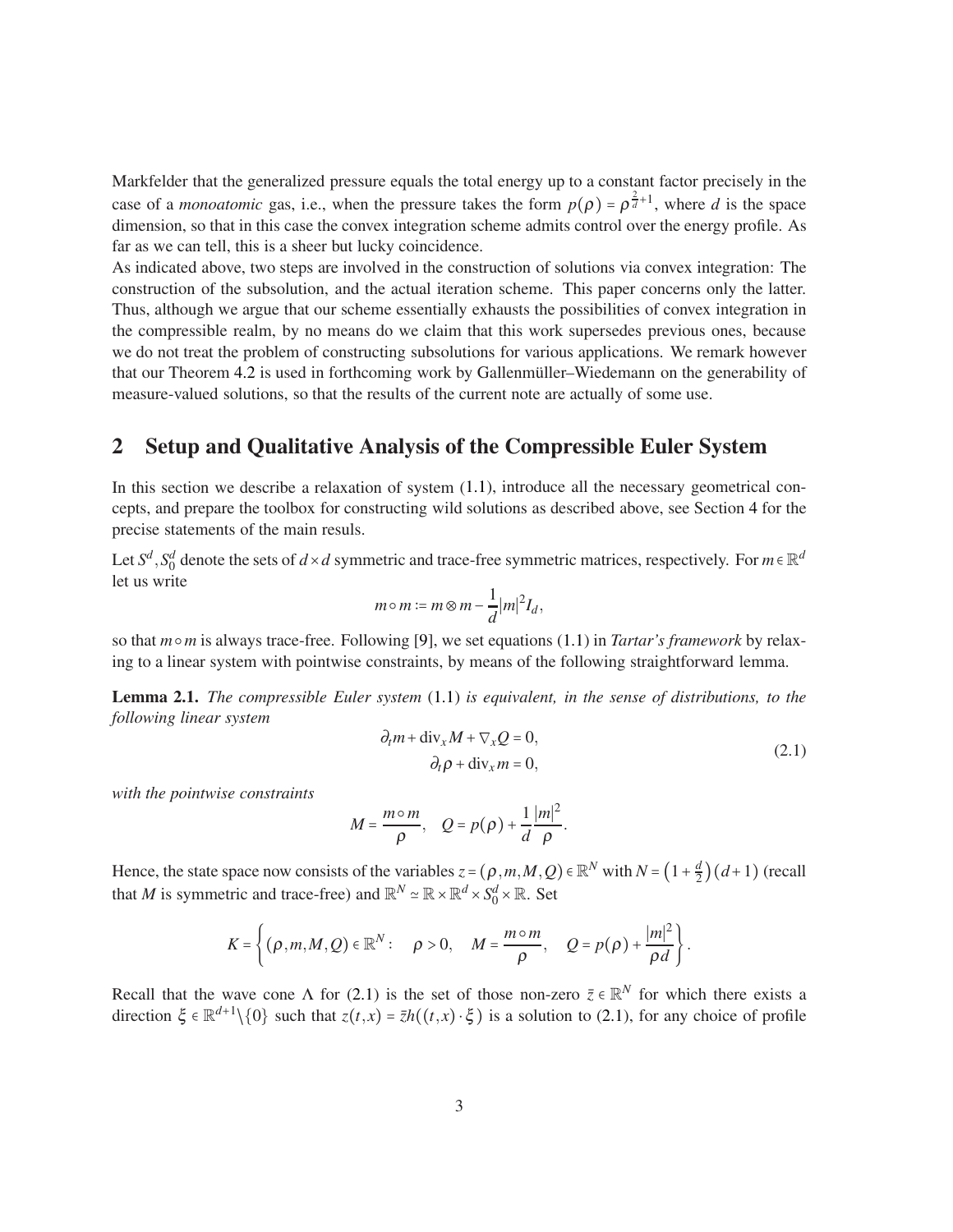function  $h : \mathbb{R} \to \mathbb{R}$ . It was shown in [\[9\]](#page-19-8) that the wave cone for [\(2.1\)](#page-2-0) can be characterized as the set of  $z = (\rho, m, M, Q)$  for which

$$
\det\begin{pmatrix} m & M + QI_d \\ \rho & m \end{pmatrix} = 0.
$$

We shall now study the Λ-convex hull of *K* with respect to this cone, and see that it is "large" enough so that we can obtain many solutions of the linear system [\(2.1\)](#page-2-0). For this, we first write

$$
e_{\text{kin}}(\rho,m,M):=\frac{d}{2}\lambda_{max}\bigg(\frac{m\otimes m}{\rho}-M\bigg),\,
$$

similarly to the notation in [\[12\]](#page-20-0), where  $\lambda_{max}(A)$  denotes the largest eigenvalue of A. The following lemma gathers some crucial properties of this "generalised kinetic energy density". It is a straightforward and minor modification of Lemma 3.2 in [\[12\]](#page-20-0).

<span id="page-3-0"></span>Lemma 2.2. *We have the following properties:*

- *1.*  $e_{\text{kin}} : \mathbb{R}^+ \times \mathbb{R}^d \times S_0^d \to \mathbb{R}$  *is convex.*
- 2.  $\frac{1}{2}$ ∣*m*∣ 2  $\frac{m^2}{\rho} \leq e_{\text{kin}}(\rho, m, M)$ , with equality if and only if  $M = \frac{m \otimes m}{\rho}$  $\frac{\otimes m}{\rho} - \frac{1}{d}$ *d* ∣*m*∣ 2  $\frac{n_1}{\rho}I_d$ .
- *3.*  $|M|_{∞}$  ≤ 2 $\frac{d-1}{d}$  $\frac{-1}{d}$   $e_{\text{kin}}(\rho, m, M)$ , where  $|M|_{\infty}$  denotes the operator norm of the matrix.
- *4. Let* <sup>ρ</sup> > 0 *be fixed. Then the convex hull of the set*

$$
L_{\rho,r} \coloneqq \left\{ (m,M) \in \mathbb{R}^d \times S_0^d : \ |m| = r, \ \ (\rho,m,M,p(\rho) + \frac{|m|^2}{\rho d}) \in K \right\}
$$

*is given by*

$$
\left\{(m,M)\in\mathbb{R}^d\times S_0^d:\ e_{\text{kin}}(\rho,m,M)\leq \frac{r^2}{2\rho}\right\}.
$$

*In particular, the smallest value of r such that*  $(m, M) \in (L_{\rho,r})^{co}$  *is given by*  $\sqrt{2\rho e_{\text{kin}}(\rho, m, M)}$ *.* 

### 2.1 The Geometry

We shall now construct "admissible line segments" in the momentum and density directions. These will be used later to split the plane-wave solutions of the relaxed system into the conventional constant pressure directions, where the density stays the same, and suitable density directions. Firstly, we observe that, for fixed  $\rho$ , we can oscillate the value of the momentum variable. Recall that  $L_{\rho,r}$  denotes the slice of  $K_r$  with fixed density.

<span id="page-3-1"></span>**Lemma 2.3.** Let  $z = (\rho, m, M, Q)$  such that  $(m, M) \in \text{int}(L_{\rho,r})^{co}$ . There exist  $\bar{m} \in \mathbb{R}^d$  and  $\bar{M} \in S_0^d$  such *that the "momentum oscillation segment"*

$$
\sigma_m = \big[ (\rho, m-\bar{m}, M-\bar{M}, Q), (\rho, m+\bar{m}, M+\bar{M}, Q) \big]
$$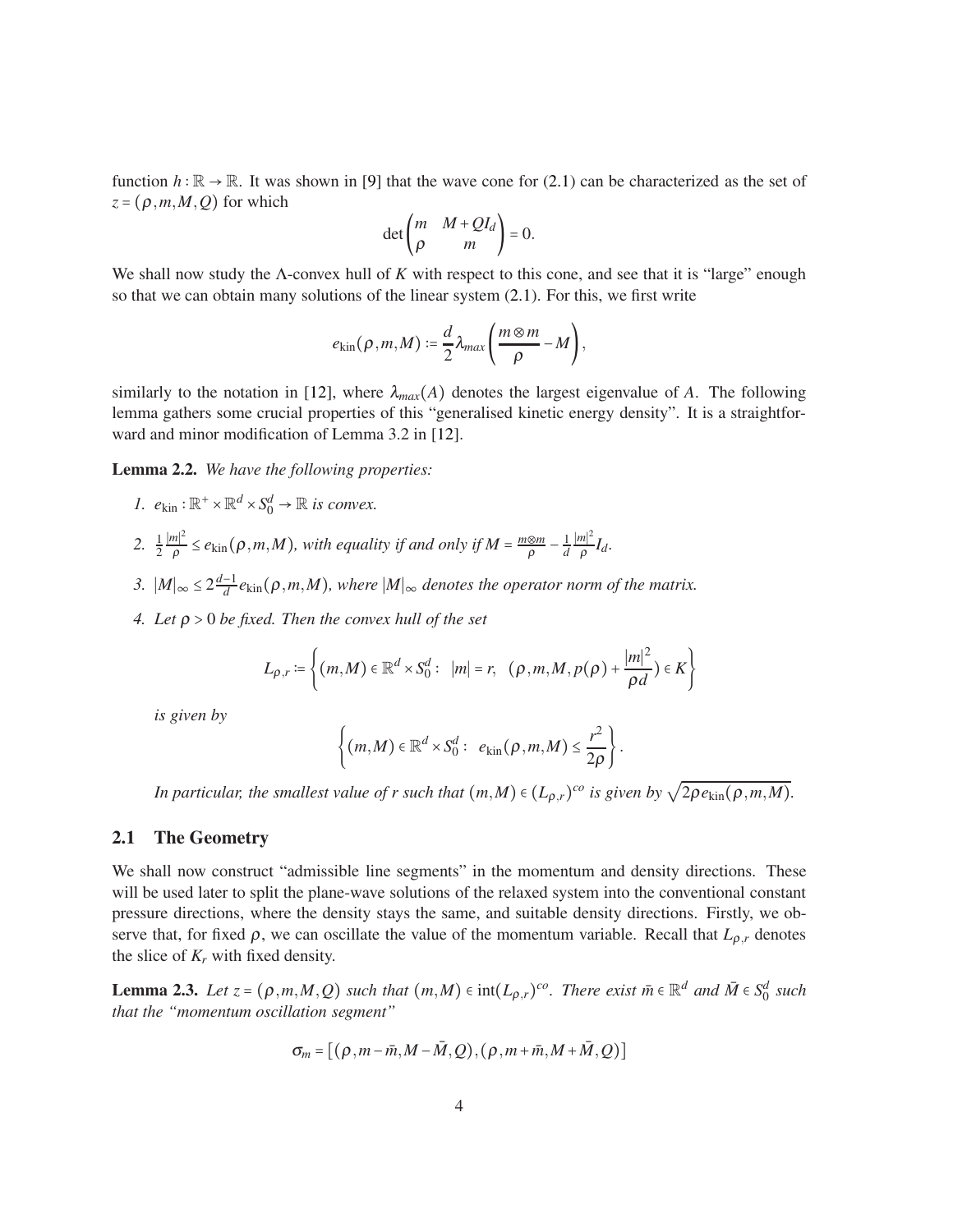*satisfies*  $[(m - \bar{m}, M - \bar{M}), (m + \bar{m}, M + \bar{M})] \in int(L_{\rho,r})^{co}$ , and is parallel to the vector

$$
\left(0,a,\frac{a\otimes a}{\rho},0\right)-\left(0,b,\frac{b\otimes b}{\rho},0\right),\right
$$

*for some*  $a, b \in \mathbb{R}^d$  *with*  $|a| = |b| = r$  *and*  $b \neq \pm a$ . Moreover

$$
|\bar{m}| \geq \frac{C}{r} (r^2 - |m|^2).
$$

*Proof.* We can adapt the geometric construction from [\[12,](#page-20-0) Lemma 6]: Indeed, the point  $z = (m, M)$  can be expressed as a finite convex combination of elements of  $L_{\rho,r}$ , i.e.,

$$
\underline{z} = \sum_{i=1}^{N+1} \lambda_i \underline{z}_i,
$$

where  $\lambda_i \in (0,1)$ ,  $\sum \lambda_i = 1$ ,

$$
\underline{z}_i = \left(m_i, \frac{m_i \circ m_i}{\rho}\right),
$$

and  $|m_i| = r$ . By a slight perturbation, if necessary, we can ensure  $m_i \neq -m_j$  for all  $i, j \leq N + 1$ . Furthermore, we assume that the coefficients are ordered, so that  $\lambda_1 = \max_{1 \le i \le N+1} \lambda_i$ . Since

$$
\underline{z}-\underline{z}_1=\sum_{i=2}^{N+1}\lambda_i(\underline{z}_i-\underline{z}_1),
$$

we have

$$
|m-m_1|\leq N\max_{2\leq i\leq N+1}\lambda_i|m_i-m_1|.
$$

Let *j* > 1 be such that  $\lambda_j |m_j - m_1| = \max_{2 \le i \le N+1} \lambda_i |m_i - m_1|$ , and let

$$
(\bar{m},\bar{M})=\frac{1}{2}\lambda_j(\underline{z}_j-\underline{z}_1)=\frac{1}{2}\lambda_j(m_j-m_1,\frac{m_j\circ m_j}{\rho}-\frac{m_1\circ m_1}{\rho}).
$$

Observe that, since  $|m_i| = r$  for each *i*, we have

$$
\frac{m_j \circ m_j}{\rho} - \frac{m_1 \circ m_1}{\rho} = \frac{m_j \otimes m_j}{\rho} - \frac{m_1 \otimes m_1}{\rho}.
$$

Now the line segment  $\sigma_m$ , defined by

$$
\sigma_m \coloneqq \left[ (\rho_{1,\underline{z}} - \frac{\lambda_j}{2}(\underline{z}_j - \underline{z}_1), Q), (\rho_{1,\underline{z}} + \frac{\lambda_j}{2}(\underline{z}_j - \underline{z}_1), Q) \right]
$$

satisfies the desired properties. Moreover, by construction we have the estimate

$$
|\bar{m}| \ge \frac{1}{2N} |m - m_1| \ge \frac{1}{2N} (r - |m|) \ge \frac{1}{2N} \frac{(r - |m|)(r + |m|)}{2r} = \frac{1}{4rN} (r^2 - |m|^2).
$$

 $\Box$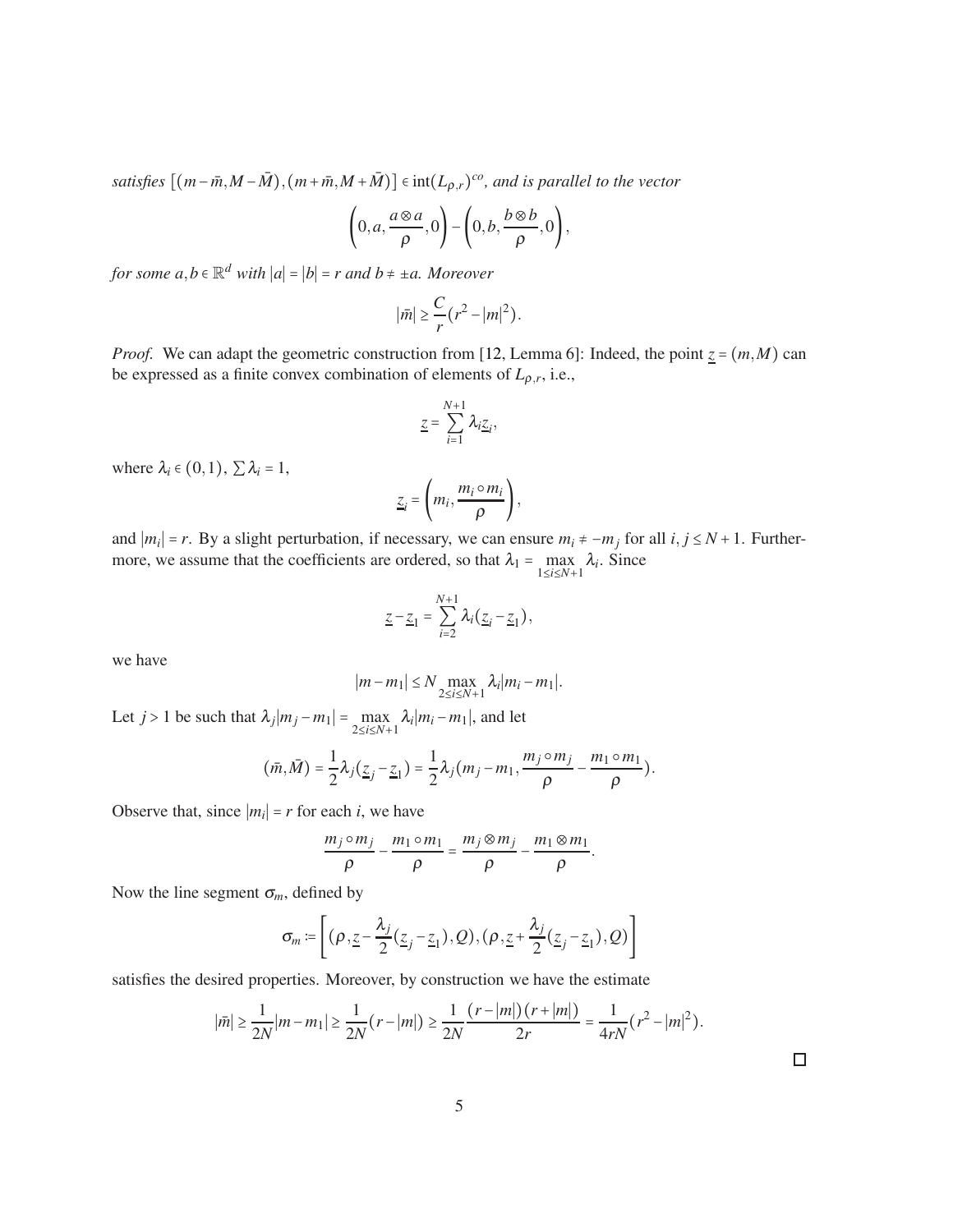We now prove the following characterization of the Λ-convex hull of *K* with respect to the wave cone Λ. This characterization is not explicitly used in the sequel, but it helps motivate the definition of subsolution later on, and is interesting as it shows that the results of Section [4](#page-15-0) are in a sense optimal (cf. the introduction).

<span id="page-5-0"></span>Theorem 2.4. *We have the following identity:*

$$
K^{\Lambda}=\left\{z\in\mathbb{R}^N:\quad\rho>0,\quad M\in S_0^d,\quad Q\geq p(\rho)+\frac{2}{d}e_{kin}(\rho,m,M)\right\}.
$$

*Proof.* Let us denote the function

$$
F:\mathbb{R}^+\times\mathbb{R}^d\times S_0^d\times\mathbb{R}\ni z=(\rho,m,M,Q)\mapsto p(\rho)+\frac{2}{d}e_{kin}(\rho,m,M)-Q,
$$

which clearly is convex. Since  $F \upharpoonright_K = 0$ , then by virtue of convexity and the inclusion  $K^{\Lambda} \subset K^{co}, F \upharpoonright_{K^{\Lambda}} \leq$ 0, which yields the first inclusion of the statement.

For the other inclusion, consider first a state for which  $F < 0$ , i.e.,  $Q > p(\rho) + \frac{2}{d}$  $\frac{2}{d}e_{kin}(\rho,m,M)$ . Then, there exists  $r > 0$  such that  $Q = p(\rho) + \frac{1}{d}$ *d r* 2  $\frac{r^2}{\rho}$  and  $r > \sqrt{2\rho e_{kin}(\rho, m, M)}$ . According to Lemma [2.2,](#page-3-0)  $(m, M) \in$  $(L_{\rho,r})^{co}$ , so that by (the proof of) Lemma [2.3](#page-3-1) there exist vectors  $m_1, m_2$  with  $|m_1| = |m_2| = r$  such that  $(\rho, m, M, Q)$  is a convex combination of two states whose difference  $(\rho, m_1, m_1 \circ m_1, Q) - (\rho, m_2, m_2 \circ m_1)$  $m_2$ , *Q*) (with  $|m_1| = |m_2|$ ) has zero determinant and thus lies in the wave cone. This shows

$$
K^{\Lambda} \supset \{F < 0\}.
$$

But since  $K^{\Lambda}$  is closed (relatively in  $\mathbb{R}^+ \times \mathbb{R}^{N-1}$ ), it must even contain the closure of  $\{F < 0\}$ , which is precisely  ${F \leq 0}$  as *F* is convex and  ${F < 0} \neq \emptyset$ .  $\Box$ 

### 2.2 Functional Setup

We will construct our wild solutions to the Euler system upon perturbing subsolutions. Below we define the functional analytic framework in which we shall work as well as all the necessary notions.

**Definition 2.5.** *Let*  $P(\rho)$  *be the pressure potential defined by* 

$$
P(\rho) \coloneqq \rho \int_0^\rho \frac{p(r)}{r^2} \, \mathrm{d} r.
$$

Clearly if  $p(\rho)$  is strictly convex, then so is  $P(\rho)$ . The total energy density for the Euler system is given by the sum of the kinetic energy density and the pressure potential

$$
\frac{1}{2}\frac{|m|^2}{\rho}+P(\rho).
$$

For simplicity we shall consider a pressure law of the form  $p(\rho) = \rho^{\gamma}$ , for some  $\gamma > 1$ . Then  $P(\rho) =$ 1  $rac{1}{\gamma-1}$ ρ<sup>γ</sup>.

Let  $\Omega \subset \mathbb{R}^d$  be open and let the energy profile

$$
\bar{e} \in C((0,T) \times \bar{\Omega}) \cap C([0,T];L^1 \cap L^2(\Omega))
$$

be given.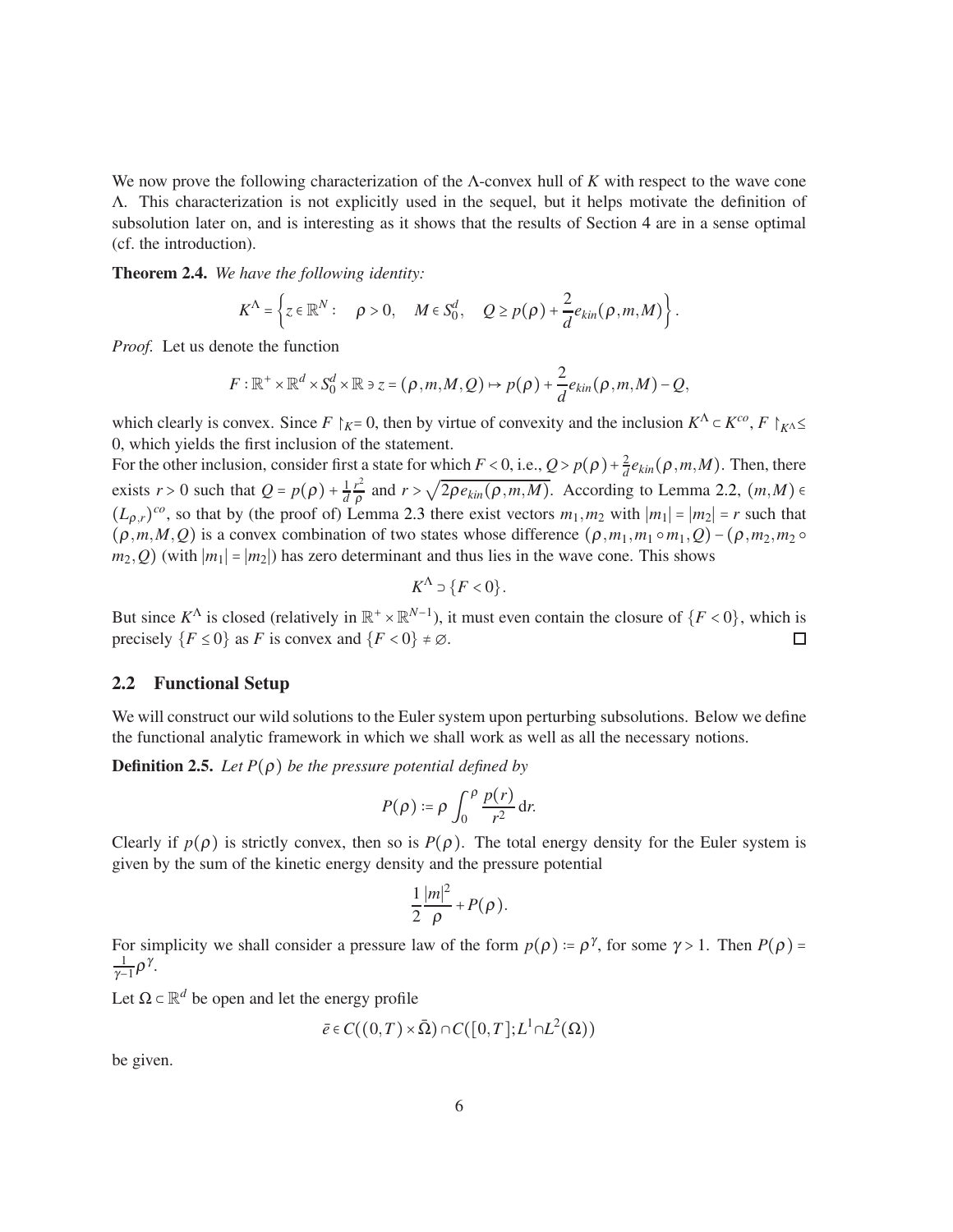**Definition 2.6** (Subsolutions). A subsolution to [\(1.1\)](#page-0-0) with respect to the generalized pressure  $Q \in$  $C((0,T) \times \overline{\Omega}) \cap C([0,T];L^1 \cap L^2(\Omega))$  *is a quadruple*  $(\rho,m,M,Q)$  *on*  $[0,T] \times \mathbb{R}^d$  *into*  $\mathbb{R}^+ \times \mathbb{R}^d \times S_0^d \times \mathbb{R}^+$ *such that*

$$
\rho \in C([0,T];L^{\gamma}_{w}(\mathbb{R}^d)), m \in C([0,T];L^2_{w}(\mathbb{R}^d)), M \in L^1((0,T) \times \Omega; S_0^d),
$$

*and*

<span id="page-6-0"></span>
$$
\operatorname{div}_{(t,x)}\begin{pmatrix} m & M + QI_d \\ \rho & m \end{pmatrix} = 0, \tag{2.2}
$$

*in the sense of distributions with*

$$
Q \geq p(\rho) + \frac{2}{d}e_{\text{kin}}(\rho, m, M)
$$

*on*  $(0,T) \times Ω$ *.* 

Now assume there exists a *strict* subsolution  $z_0 = (\rho_0, m_0, M_0, Q_0)$ , that is: It satisfies [\(2.2\)](#page-6-0) in the sense of distributions in  $(0, T) \times \mathbb{R}^d$ , and

- $z_0(t,x) \in K$  for almost every  $x \notin \Omega$ ;
- *z*<sub>0</sub> is continuous on  $(0, T) \times \Omega$ ;
- $Q_0 > p(\rho_0) + \frac{2}{d}$  $\frac{2}{d}e_{\text{kin}}(\rho_0, m_0, M_0)$  on  $(0, T) \times \Omega$ .

Definition 2.7 (Approximating space of subsolutions). *For Q given as above and z*<sup>0</sup> *a bounded strict subsolution, let X*<sup>0</sup> *be the space of those*

$$
(\rho,m)\in C([0,T];L^{\gamma}_{w}(\mathbb{R}^d))\times C([0,T];L^2_{w}(\mathbb{R}^d))
$$

*with*  $\text{supp } m(t, \cdot) \subset \Omega$  *for every t*  $\in [0, T]$  *and for which*  $(\rho, m)(t, x) = (\rho_0, m_0)(t, x)$  *for t* = 0 *and t* = *T for almost every*  $x \in \mathbb{R}^d$ , *and there is*  $M \in L^1((0,T) \times \Omega; S_0^d)$  *such that*  $(\rho,m,M,Q)$  *is a subsolution which agrees with z*<sub>0</sub> *almost everywhere outside* Ω, *is continuous on* [0,*T*] × Ω, *and satisfies* 

$$
Q > p(\rho) + \frac{2}{d}e_{\text{kin}}(\rho, m, M) > p(\rho) + \frac{|m|^2}{d\rho} \quad on \quad (0, T) \times \Omega.
$$

**Proposition 2.8.** *Let X be the closure of X*<sub>0</sub> *with respect to the topology of*  $C([0,T]; L_w^{\gamma}(\mathbb{R}^d)) \times$  $C([0,T];L^2_w(\mathbb{R}^d))$ *. Let d<sub>X</sub>* denote a metric inducing this topology on X. Then  $(X,d_X)$  is a complete *metric space.*

*Proof.* Using the definition of a subsolution and assumed regularity of the generalized pressure *Q*, we can see that for any  $(\rho, m) \in X_0$  we have

$$
\int_{\mathbb{R}^d} \rho^{\gamma}(t,x) dx \leq \int_{\mathbb{R}^d \setminus \Omega} \rho_0^{\gamma} dx + \int_{\Omega} Q(t,x) dx,
$$

and

$$
\int_{\mathbb{R}^d} |m(t,x)|^2 dx = \int_{\Omega} \rho d \frac{|m(t,x)|^2}{\rho d} \le d \int_{\{\rho \le 1\}} Q(t,x) dx + d \int_{\{\rho > 1\}} Q^2 dx,
$$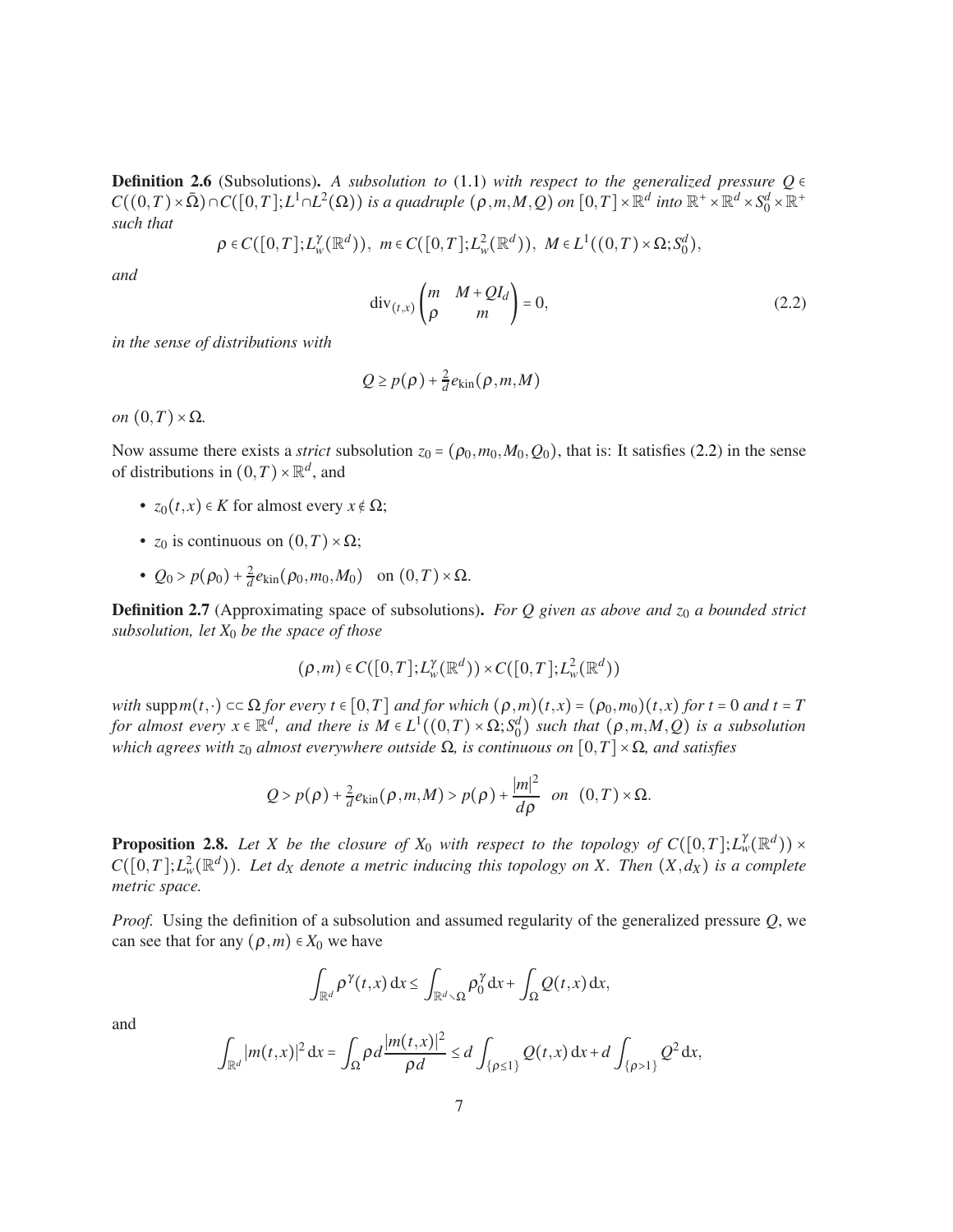for every  $t \in [0, T]$ . Therefore  $X_0$  comprises maps  $(\rho, m)$  from the time interval  $[0, T]$  into a bounded subset, say *B*, of  $L^{\gamma}_w(\mathbb{R}^d) \times L^2_w(\mathbb{R}^d)$ , which we can assume to be weakly closed without loss of generality. Therefore the weak topology on *B* is metrizable, giving rise to a comlete metric space  $(B,d_B)$ . The space *X* can be seen as the closure of  $X_0$  in the complete metric space  $C([0, T]; B)$  with the metric  $dx(f_1, f_2) = \sup_{t \in [0, T]} dg(f_1(t), f_2(t))$ . Thus  $(X, d_X)$  is itself a complete metric space.  $d_X(f_1, f_2) = \sup_{t \in [0,T]} d_B(f_1(t), f_2(t))$ . Thus  $(X, d_X)$  is itself a complete metric space.

We now define functionals designed to measure how much a subsolution differs from being an actual solution of the Euler equations.

<span id="page-7-1"></span>**Definition 2.9.** *For*  $\varepsilon > 0$  *and any open bounded set*  $\Omega_0 \subset \Omega$  *we define the functional* 

$$
I^{\varepsilon,\Omega_0}(\rho,m)=\inf_{t\in[\varepsilon,T-\varepsilon]}\int_{\Omega_0}\left[p(\rho)+\frac{|m|^2}{d\rho}-Q\right]\mathrm{d} x.
$$

Clearly the functional defined above is bounded from below on *X*. Further, we have the following two important properties.

**Lemma 2.10.** *The functional*  $I^{\varepsilon,\Omega_0}$  *is lower-semicontinuous on* X.

*Proof.* Suppose to the contrary that there are  $(\rho_k, m_k)$  and  $(\rho, m)$  such that  $(\rho_k, m_k) \stackrel{d_X}{\rightarrow} (\rho, m)$ , but  $\lim_{k \to \infty} I^{\varepsilon,\Omega_0}(\rho_k, m_k) < I^{\varepsilon,\Omega_0}(\rho, m)$ . Thus

$$
\lim_{k\to\infty}\inf_{t\in\left[\varepsilon,T-\varepsilon\right]}\int_{\Omega_{0}}\left[p(\rho_{k})+\frac{|m_{k}|^{2}}{d\rho_{k}}-Q\right]\mathrm{d}x<\inf_{t\in\left[\varepsilon,T-\varepsilon\right]}\int_{\Omega_{0}}\left[p(\rho)+\frac{|m|^{2}}{d\rho}-Q\right]\mathrm{d}x,
$$

and so we can find a sequence of times  $t_k \rightarrow t_0$  such that

$$
\lim_{k\to\infty}\int_{\Omega_0}\left[p(\rho_k(t_k,x))+\frac{|m_k(t_k,x)|^2}{d\rho_k(t_k,x)}-Q\right]\mathrm{d}x<\int_{\Omega_0}\left[p(\rho(t_0,x))+\frac{|m(t_0,x)|^2}{d\rho(t_0,x)}-Q\right]\mathrm{d}x.
$$

Since we have convergence in *X*, we also have

$$
\rho_k(t_k, \cdot) \to \rho(t_0, \cdot)
$$
 in  $L^{\gamma}(\mathbb{R}^d)$  weakly,  
\n $m_k(t_k, \cdot) \to m(t_0, \cdot)$  in  $L^2(\mathbb{R}^d)$  weakly.

Hence, by convexity

$$
\liminf_{k\to\infty}\int_{\Omega_0}\left[p(\rho_k(t_k,x))+\frac{|m_k(t_k,x)|^2}{d\rho_k(t_k,x)}-Q\right]\mathrm{d} x\geq \int_{\Omega_0}\left[p(\rho_k(t_0,x))+\frac{|m_k(t_0,x)|^2}{d\rho_k(t_0,x)}-Q\right]\mathrm{d} x.
$$

This contradiction completes the proof.

<span id="page-7-2"></span>**Lemma 2.11.** *We have that*  $I^{\varepsilon,\Omega_0} \leq 0$  *on X.* If  $I^{\varepsilon,\Omega_0}(\rho,m) = 0$  for every  $\varepsilon > 0$  and every bounded open  $\Omega_0 \subset \Omega$ , then  $(\rho, m)$  *is a weak solution of the compressible Euler equations* [\(1.1\)](#page-0-0) *such that* 

$$
\rho \in C([0, T]; L^{\gamma}_w(\mathbb{R}^d)), \quad m \in C([0, T]; L^2_w(\mathbb{R}^d)), \tag{2.3}
$$

```
\Box
```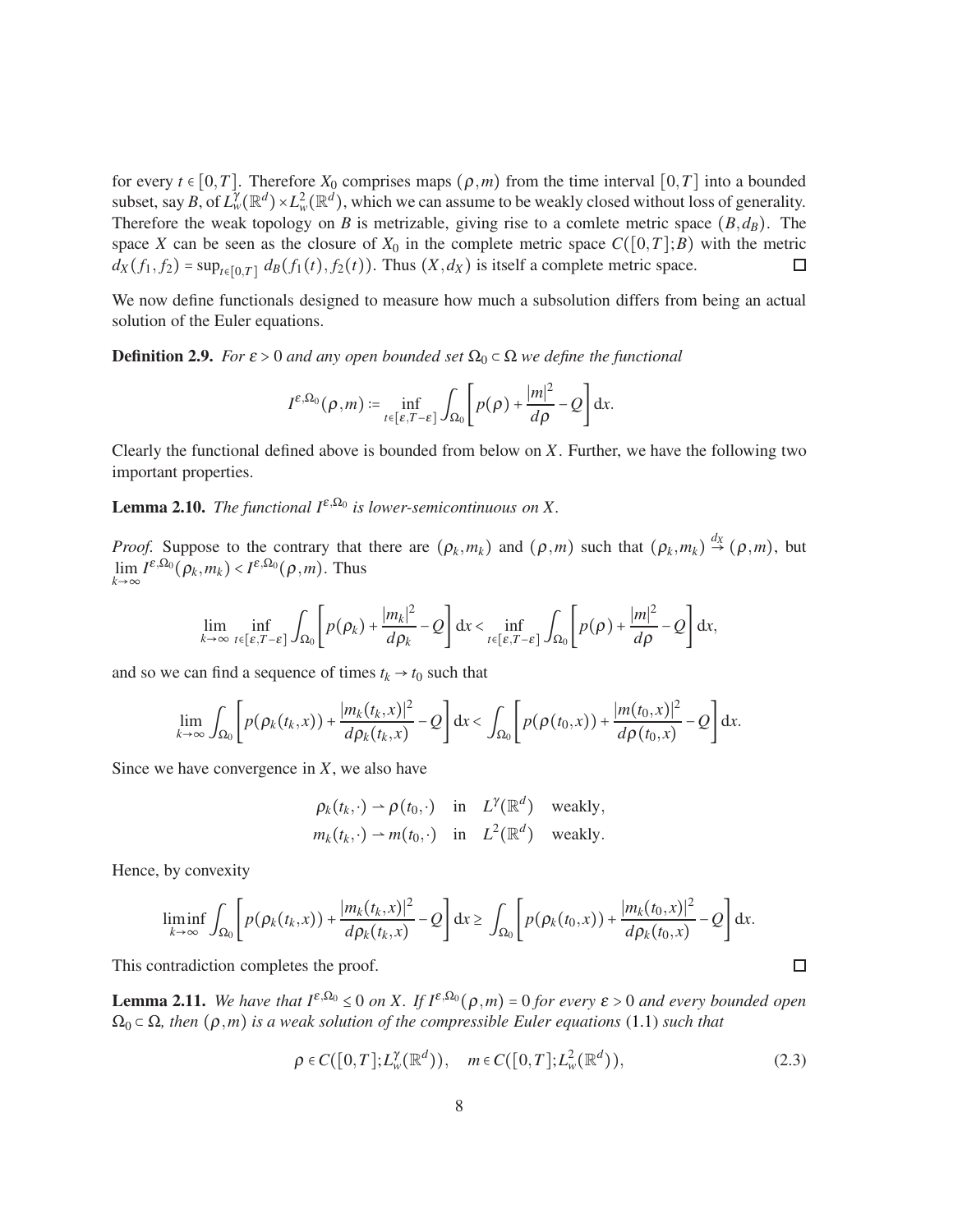*and*

$$
(\rho,m)(t,x) = (\rho_0,m_0)(t,x) \ \ \text{for} \ \ t = 0, T \ \ \text{and} \ \ a.e. \ \ x \in \mathbb{R}^d,
$$

$$
p(\rho(t,x)) + \frac{|m(t,x)|^2}{\rho(t,x)d} = Q(t,x) \text{ for every } t \in (0,T) \text{ and a.e. } x \in \Omega.
$$
 (2.5)

*Proof.* Let  $(\rho, m) \in X_0$ . Then there is a subsolution  $(\rho, m, M, Q)$  such that

<span id="page-8-1"></span><span id="page-8-0"></span>
$$
Q > p(\rho) + \frac{2}{d}e_{\text{kin}}(\rho, m, M) > p(\rho) + \frac{|m|^2}{d\rho}
$$

on  $(0, T) \times \Omega$ . Hence  $I^{\varepsilon, \Omega_0} < 0$  on  $X_0$ , and by the definition of *X* and lower-semicontinuity we have  $I^{\varepsilon,\Omega_0} \leq 0$  on *X*.

Now suppose that  $I^{\varepsilon,\Omega_0}(\rho,m) = 0$  for some  $(\rho,m) \in X$ . Then [\(2.3\)](#page-7-0), [\(2.4\)](#page-8-0), and [\(2.5\)](#page-8-1) are satisfied due to the definition of *X*.

Choose  $(\rho_k, m_k) \in X_0$  such that  $(\rho_k, m_k) \stackrel{d_X}{\rightarrow} (\rho, m)$  and let  $(M_k)$  be the associated sequence of matrix fields  $M_k$ . We then have, by Lemma [2.2,](#page-3-0)

$$
|M_k|_{\infty} < \frac{2(d-1)}{d} e_{\text{kin}}(\rho_k, m_k, M_k) < (d-1)\bar{e}
$$

 $\lim_{\Delta x \to 0}$  [0,*T*] × Ω, while *M<sub>k</sub>* = *M*<sub>0</sub> for *x* outside Ω. Therefore we can assume that *M<sub>k</sub>*  $\stackrel{*}{\rightarrow}$  *M* in *L*<sup>∞</sup> ((0,*T*) × ℝ<sup>*d*</sup>). Furthermore, we have

$$
\rho_k \to \rho \quad \text{in} \quad C([0, T]; L^{\gamma}_w(\mathbb{R}^d)),
$$
  

$$
m_k \to m \quad \text{in} \quad C([0, T]; L^2_w(\mathbb{R}^d)),
$$

so that the linear equations

$$
\partial_t m + \text{div}_x M + \nabla_x Q = 0,
$$
  

$$
\partial_t \rho + \text{div}_x m = 0
$$

hold in the sense of distributions. On  $(0, T) \times \Omega$  we have for each *k* 

$$
p(\rho_k)+\frac{2}{d}e_{\text{kin}}(\rho_k,m_k,M_k)
$$

Therefore, since  $p$  and  $e_{kin}$  are convex, in the limit we have

$$
p(\rho)+\frac{2}{d}e_{\text{kin}}(\rho,m,M)\leq Q.
$$

Therefore, using [\(2.5\)](#page-8-1), we have

$$
e_{\text{kin}}(\rho,m,M) \leq \frac{|m|^2}{2\rho},
$$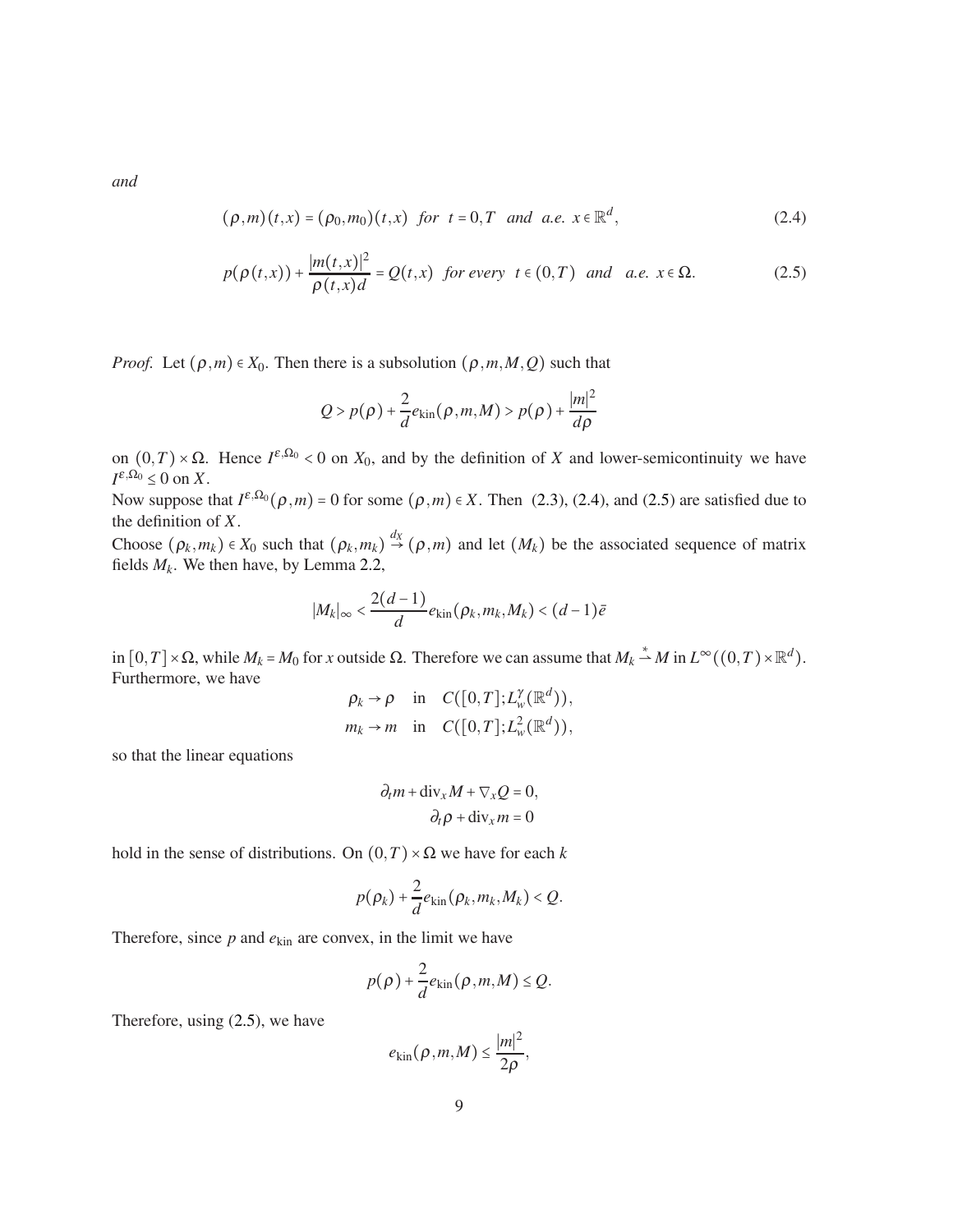which implies, by Lemma [2.2,](#page-3-0) that  $e_{\text{kin}}(\rho, m, M) = \frac{|m|^2}{2\rho}$  $rac{m_1}{2\rho}$ , and so

$$
M=\frac{m\circ m}{\rho}.
$$

Consequently, using [\(2.5\)](#page-8-1) we conclude also

$$
Q = p(\rho) + \frac{|m|^2}{\rho d}.
$$

Note that outside of  $\Omega$ , the last two equalities are satisfied trivially, since ( $ρ, m, M, O$ ) agrees there with *z*<sub>0</sub>. Therefore, by virtue of Lemma [2.1,](#page-2-1) it follows that  $(\rho, m)$  is a weak solution of [\(1.1\)](#page-0-0) on  $(0, T) \times \mathbb{R}^d$ .  $(0,T)\times\mathbb{R}^d$ .

#### 2.3 The "Gluing" Procedure

The strategy for constructing solutions to the Euler system is to start with a strict subsolution, for which the values of the "energy functionals" defined in Definition [2.9](#page-7-1) are strictly negative, and add highly oscillatory perturbations to increase their value. Iterating this procedure will eventually lead to an element of the space *X* whose value of the functional *I* is zero, i.e., a solution to the Euler equations. Importantly, we need to guarantee that, at each step, the perturbed subsolution will stay in the space  $X_0$ . To do so we will want to use plane-wave solutions to  $(2.1)$  as perturbations. However, different perturbations will be needed, depending on space and time. Therefore we want some form of local wave solutions. To generate local perturbations we will take wave solutions to the relaxed linear system [\(2.1\)](#page-2-0) and "glue" them together. To localise a function smoothly we could naively just multiply a plane-wave solution by a smooth cut-off function. However, such a product would no longer be a solution to [\(2.1\)](#page-2-0). Instead, we can use a potential operator for the relaxed linear system, so that if we cut-off the candidate function for our solution and then apply the potential operator, this will create a smooth localised solution to [\(2.1\)](#page-2-0). In what follows we first show that such a potential operator exists, and then prove that the error made by applying the cut-off in the potential space can be controlled. We recall the following tool from [\[12,](#page-20-0) Proposition 4]:

<span id="page-9-0"></span>Proposition 2.12 (Potential for constant density). *There exists a homogeneous linear differential operator*

 $\mathcal{L}_{dens}: C^{\infty}((0,T) \times \mathbb{R}^d) \to C^{\infty}((0,T) \times \mathbb{R}^d; \mathbb{R}^d \times S_0^d)$ 

*such that the following holds:* L*dens*Φ *satisfies*

$$
\operatorname{div}_{(t,x)}\begin{pmatrix} m & M \\ 0 & m \end{pmatrix} = 0
$$

*for each smooth*  $\Phi \in C^{\infty}((0,T) \times \mathbb{R}^d)$ *, and for every plane wave solution U of* [\(2.1\)](#page-2-0) *there exists*  $\Phi$  *such that*  $\mathcal{L}_{dens} \Phi = U$ .

Note that the following lemma applies in particular to  $\mathcal{L}_{dens}$ .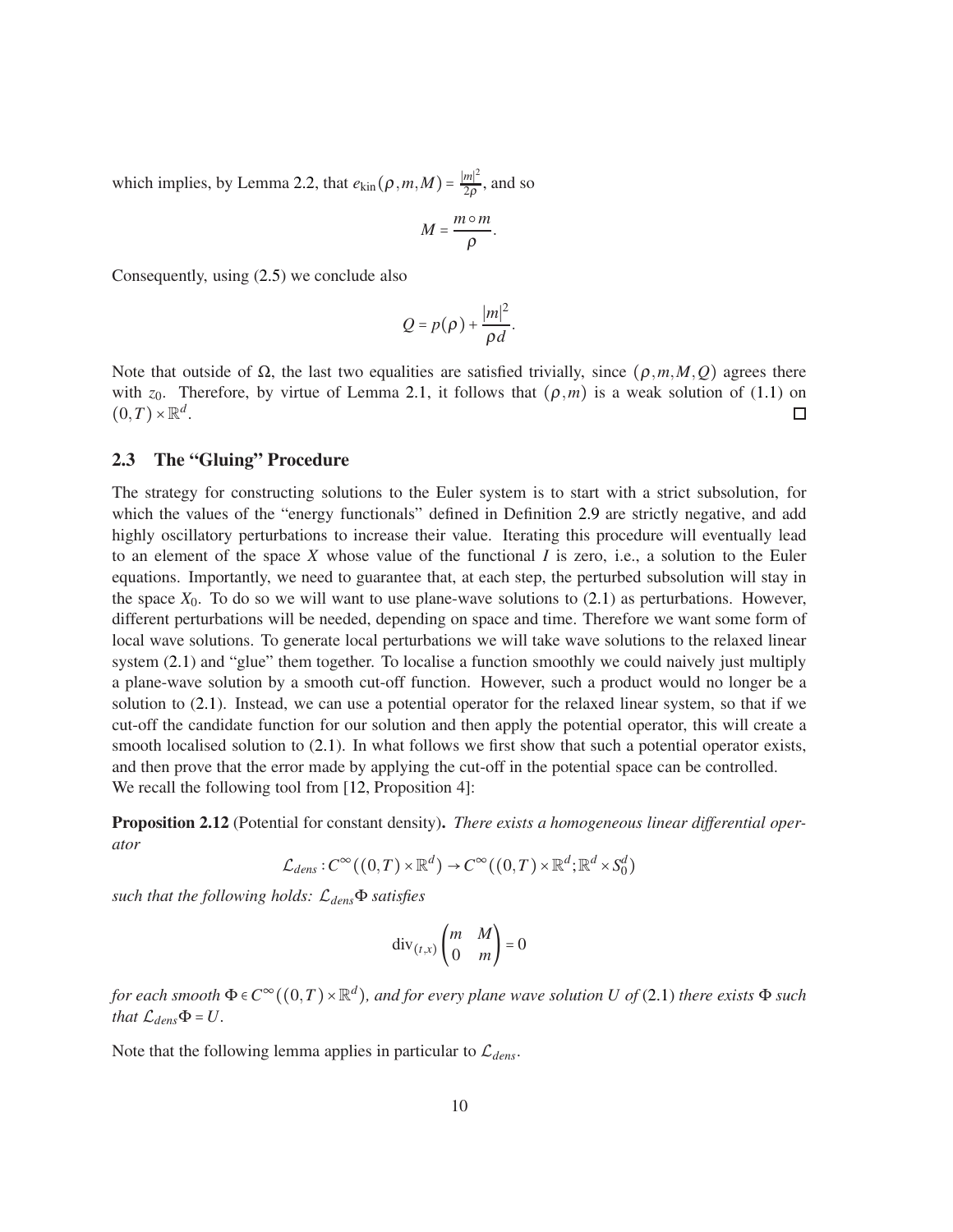<span id="page-10-1"></span>Lemma 2.13. *Let* L *be an l-homogeneous linear differential operator with constant coefficients and let* <sup>Φ</sup>,*U be smooth periodic functions such that* <sup>L</sup><sup>Φ</sup> <sup>=</sup> *U. Then, for any n* <sup>∈</sup> <sup>N</sup> *and any smooth scalar function* χ*, we have*

$$
\left\| \chi U(nx) - \mathcal{L} \left( \chi \frac{1}{n^l} \Phi(nx) \right) \right\|_{L^\infty} \leq C(\mathcal{L}, \|\Phi\|_{C^l}, \|\chi\|_{C^l}) \frac{1}{n}.
$$
 (2.6)

*Proof.* We see from definition of *l*-homogeneity and an application of the chain rule that

$$
\left\| \chi U(nx) - \mathcal{L} \left( \chi \frac{1}{n^l} \Phi(nx) \right) \right\|_{L^{\infty}} = \left\| \chi \mathcal{L} \left( \frac{1}{n^l} \Phi(nx) \right) - \mathcal{L} \left( \chi \frac{1}{n^l} \Phi(nx) \right) \right\|_{L^{\infty}}
$$

$$
= \left\| \sum_{|\alpha|+|\beta|=l, |\beta| \neq 0} L^{\alpha, \beta} \frac{1}{n^{l-|\alpha|}} \partial_{\beta} \chi \partial_{\alpha} \Phi(nx) \right\|_{L^{\infty}} \leq C(\mathcal{L}, \|\Phi\|_{C^l}, \|\chi\|_{C^l}) \frac{1}{n},
$$

where  $L^{\alpha,\beta}$  are the appropriate coefficients depending (only) on the operator  $\mathcal{L}$ .

### 3 Perturbation Property

The cornerstone of the convex integration method, and the main ingredient towards the proof of our main result, is the following perturbation property.

<span id="page-10-3"></span>**Proposition 3.1** (Perturbation property). Let  $\Omega_0 \subset \Omega$  and  $\varepsilon > 0$  be given. For all  $\alpha > 0$  there exists  $\beta > 0$ , *possibly depending on*  $\varepsilon$  *and*  $\Omega_0$ *, such that, whenever*  $(\rho, m) \in X_0$  *with* 

$$
I^{\varepsilon,\Omega_0}(\rho,m)<-\alpha,
$$

*then there exists a sequence*  $\{\rho_k, m_k\} \subset X_0$  *with*  $(\rho_k, m_k) \stackrel{d_X}{\rightarrow} (\rho, m)$  *and* 

$$
\liminf_{k\to\infty} I^{\varepsilon,\Omega_0}(\rho_k,m_k)\geq I^{\varepsilon,\Omega_0}(\rho,m)+\beta.
$$

The remainder of this section is dedicated to proving this result. The proof is rather lengthy, so for clarity it is split into several subsections.

### <span id="page-10-0"></span>3.1 The Form of the Perturbations

For a point  $z = (p, m, M, Q) \in \mathbb{R}^N$  let us write

$$
U := \begin{pmatrix} m & M + QI_d \\ \rho & m \end{pmatrix},
$$

so that system  $(2.1)$  can be written as

$$
\operatorname{div}_{(t,x)} U = 0.
$$

As mentioned before, we will seek to use plane-wave solutions of the form

$$
\bar{z}h(n[(t,x)\cdot\xi]),
$$

<span id="page-10-2"></span> $\Box$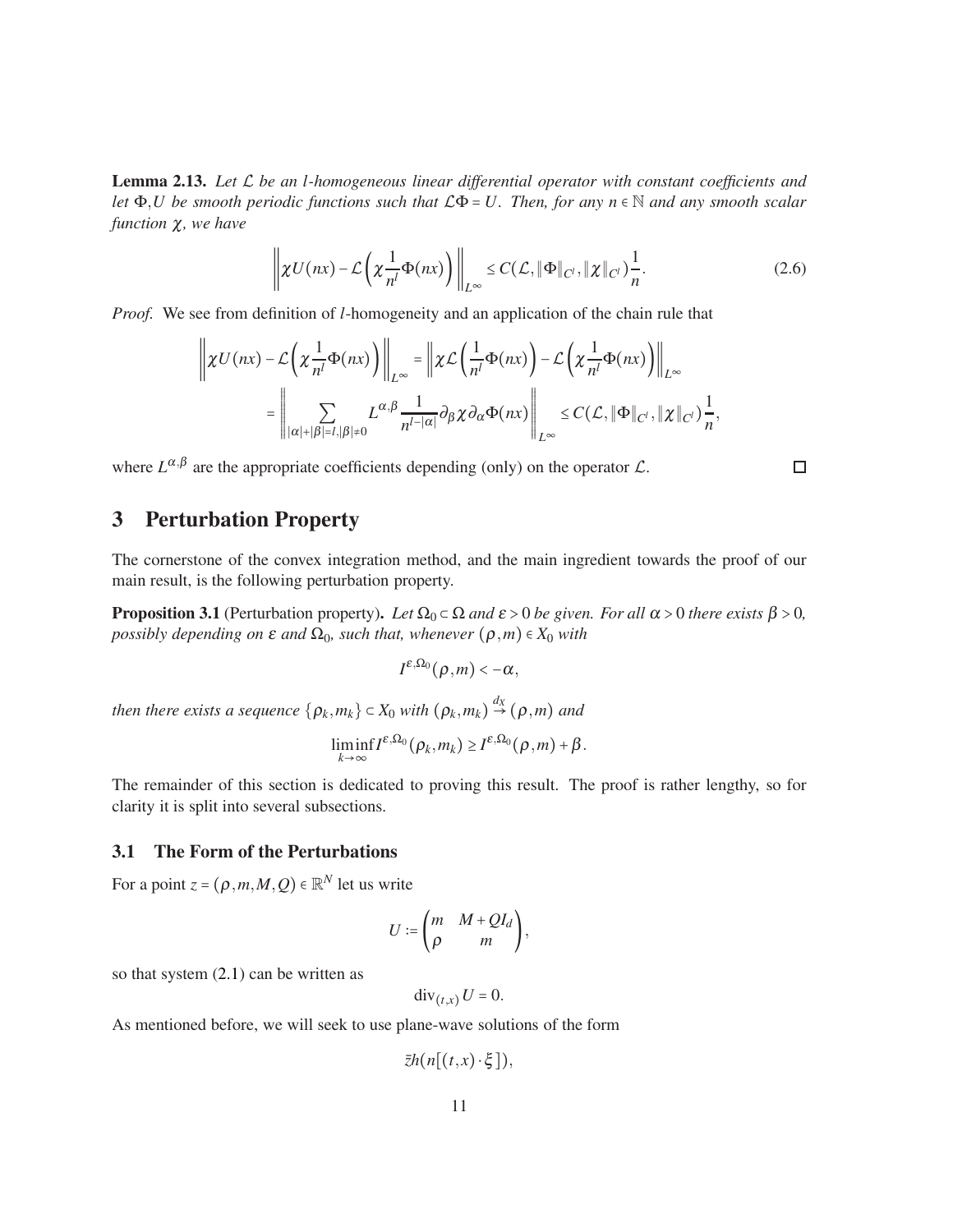where  $n \in \mathbb{N}$  is the iteration step,  $\xi \neq 0$  is a direction in  $\mathbb{R} \times \mathbb{R}^d$ ,  $\overline{z} \in \mathbb{R}^N$ , and the profile  $h : \mathbb{R} \to \mathbb{R}$  will be chosen later to be a periodic function of small period (thus making the wave oscillate with high frequency) and zero mean. For this ansatz to solve the equation we need

$$
\operatorname{div}_{(t,x)}\left(\overline{z}h(n[(t,x)\cdot\xi])\right)=nh'\left(n[(t,x)\cdot\xi]\right)\overline{z}\xi=0,
$$

and so we must have  $\bar{z}\xi = 0$ . If  $\bar{\rho} = \bar{Q} = 0$ , using Proposition [2.12](#page-9-0) we know that there exists a function  $Φ$  such that  $\mathcal{L}_{dens}Φ = \bar{z}h(n[(t, x) \cdot \xi]).$ 

Let us now describe the particular form of perturbations in momentum which we will use below to obtain the perturbation property. We will naturally oscillate in the manner described before in the construction of admissible oscillation segments. Thus, we have  $\bar{z}$  of the form

$$
\bar{z}=(0,\bar{m},\bar{M},0),
$$

so that the corresponding matrix *U* has the form

$$
\begin{pmatrix} a-b & a\otimes a-b\otimes b \\ 0 & a-b \end{pmatrix},
$$

for some *a*,*b* ∈  $\mathbb{R}^d$  with  $|a| = |b|$  and  $a \neq \pm b$ . For  $d \geq 2$  this matrix has zero determinant and so there must exist a non-zero  $\xi \in \mathbb{R}^{d+1}$  such that  $\overline{z}\xi = 0$ . Further, notice that because  $a \neq \pm b$ ,  $\xi$  is not parallel to the time direction,  $e_t$ . Indeed, if it were, then  $\bar{z}\xi$  would be a scalar multiple of  $(a_1 - b_1, a_2 - b_2, \dots, a_d - b_d, 0)$ , which is non-zero.

As a profile function for these oscillations we will take

$$
\bar{h}(x) = \begin{cases}\n-1 & \text{for } x \in \left[0, \frac{1}{2}\right), \\
1 & \text{for } x \in \left[\frac{1}{2}, 1\right),\n\end{cases}
$$

and then define *h* by taking the periodic extension of  $\bar{h}$ , and mollify with a very small parameter  $\varepsilon_0$  that will go to zero with the oscillation frequency; we ignore  $\varepsilon_0$  in the sequel. This choice is smooth and has mean zero, giving equal weight to  $m - \bar{m}$  and  $m + \bar{m}$ .

Thus we obtain the desired perturbations of the form

$$
\bar{z}h(n[(t,x)\cdot\xi]).
$$

We will now prove a straightforward weak convergence lemma that will play a role similar to Lemma 7 in [\[12\]](#page-20-0).

<span id="page-11-0"></span>Lemma 3.2. *Let h* ∈ *L* <sup>∞</sup>(R;R) *be a bounded L-periodic function and* <sup>ξ</sup> ∈ R *d*+1 *be a vector not parallel to the time direction e<sup>t</sup> . Then the sequence* {*h*(*n*(*t*,*x*) <sup>⋅</sup><sup>ξ</sup> )}*n*∈<sup>N</sup> *generates the Young measure*

$$
v = \frac{1}{L} dx \upharpoonright_{[0,L)} \circ h^{-1}
$$

*uniformly in t, more precisely: For every*  $f \in C(\mathbb{R}; \mathbb{R})$  and every  $\varphi \in L^1(\mathbb{R}^d; \mathbb{R})$ , we have

$$
\lim_{n\to\infty}\sup_{t\in\mathbb{R}}\left|\int_{\mathbb{R}^d}\varphi(x)f\big(h(n(t,x)\cdot\xi)\big)dx-\int_{\mathbb{R}^d}\varphi(x)dx\frac{1}{L}\int_0^Lf(h(s))ds\right|=0.
$$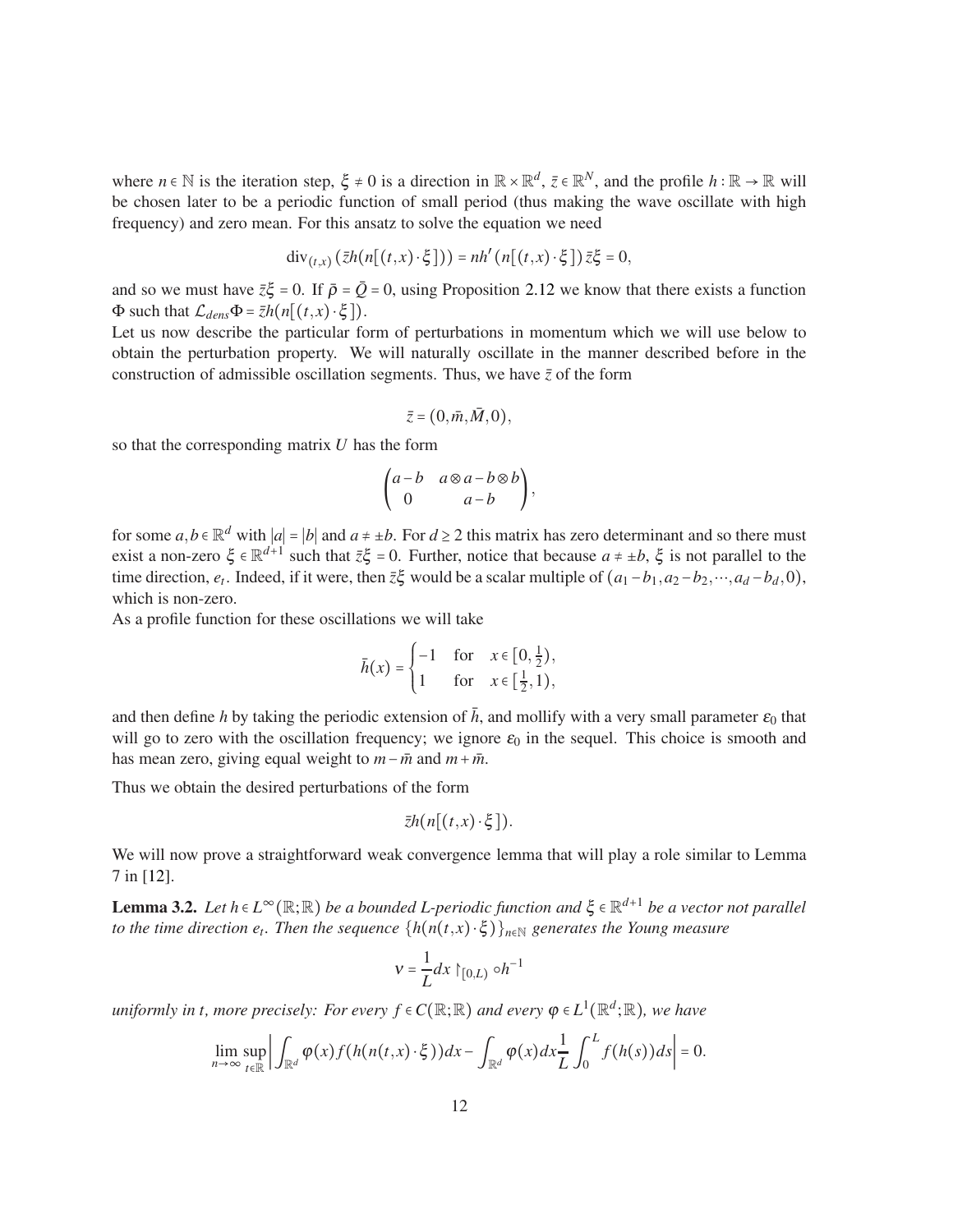*Proof.* Since *f* ∘*h* is bounded and *L*-periodic if *h* is, we may assume without loss of generality *f* to be the identity function. By assumption, we can write  $\xi = (\xi_0, \xi')$  with  $\xi' \neq 0$ . For given  $t \in \mathbb{R}$  and  $n \in \mathbb{N}$ , denote by  $\alpha_n(t)$  the value of  $\xi_0 t$  modulo  $\frac{L}{n}$ , that is,

$$
\alpha_n(t) := \min \left\{ \xi_0 t - k \frac{L}{n} : \quad k \in \mathbb{N}, \quad k \frac{L}{n} \le \xi_0 t \right\} \in \left[0, \frac{L}{n}\right).
$$

In particular,  $\alpha_n(t) \to 0$  as  $n \to \infty$ , uniformly in  $t \in \mathbb{R}$ . Then, denoting  $h_n := h(n \cdot)$  and noting that  $h_n$  is  $\frac{L}{n}$ -periodic, we can compute

$$
\int_{\mathbb{R}^d} \varphi(x) h(n(t,x) \cdot \xi) dx = \int_{\mathbb{R}^d} \varphi(x) h_n(t\xi_0 + x \cdot \xi') dx
$$
  
\n
$$
= \int_{\mathbb{R}^d} \varphi(x) h_n(\alpha_n(t) + x \cdot \xi') dx
$$
  
\n
$$
= \int_{\mathbb{R}^d} \varphi(x) h_n \left( \left( x + \alpha_n(t) \frac{\xi'}{|\xi'|^2} \right) \cdot \xi' \right) dx
$$
  
\n
$$
= \int_{\mathbb{R}^d} \varphi \left( x - \alpha_n(t) \frac{\xi'}{|\xi'|^2} \right) h_n(x \cdot \xi') dx.
$$

It is well-known (see [\[3\]](#page-19-9)) that the sequence  $\{h_n(x \cdot \xi')\}_{n \in \mathbb{N}}$  generates the Young measure  $\frac{1}{L}dx \upharpoonright_{0,L} \circ h^{-1}$ . Moreover,  $\varphi\left(\cdot - \alpha_n(t)\frac{\xi'}{|\xi'|}\right)$  $\left(\frac{\xi'}{|\xi'|^2}\right) \to \varphi$  in  $L^1(\mathbb{R}^d)$ , uniformly in *t*, whence the claim follows.  $\Box$ 

### 3.2 The Shifted Grid

On  $\mathbb{R} \times \mathbb{R}^d$  we define the grid of size *h* exactly as in [\[12\]](#page-20-0): For  $\zeta \in \mathbb{Z}^d$  and  $|\zeta| := \zeta_1 + \cdots + \zeta_d$ , let  $Q_\zeta, \tilde{Q}_\zeta$ be cubes on  $\mathbb{R}^d$  centered at  $\zeta h$  with side length *h* and  $\frac{3}{4}h$ , respectively, so that

$$
Q_{\zeta} \coloneqq \zeta h + \left[-\frac{h}{2}, \frac{h}{2}\right]^d, \quad \tilde{Q}_{\zeta} \coloneqq \zeta h + \left[-\frac{3h}{8}, \frac{3h}{8}\right]^d.
$$

For every  $(i, \zeta) \in \mathbb{Z} \times \mathbb{Z}^d$  let

$$
C_{i,\zeta} = \begin{cases} [ih, (i+1)h] \times Q_{\zeta} & \text{if } |\zeta| \text{ is even,} \\ [(i-\frac{1}{2})h, (i+\frac{1}{2})h] \times Q_{\zeta} & \text{if } |\zeta| \text{ is odd.} \end{cases}
$$

Let further  $0 \le \varphi \le 1$  be a smooth cutoff function on  $\mathbb{R} \times \mathbb{R}^d$ , with support in  $\left[-\frac{h}{2}\right]$  $\frac{h}{2}, \frac{h}{2}$  $\frac{h}{2}$ ]<sup>d+1</sup>, identically 1 on  $\left[-\frac{3h}{8}\right]$  $\frac{3h}{8}$ ,  $\frac{3h}{8}$  $\frac{8h}{8}$ <sup>1</sup><sup>d+1</sup>, and strictly smaller that 1 outside. Let  $\varphi_{i,\zeta}$  be the translation of  $\varphi$  to the associated  $C_{i,\zeta}$ and let  $\varphi_h$  denote the sum of all  $\varphi_{i,\zeta}$ . Given an open bounded  $\Omega_0$ , let

$$
\Omega_1^h = \bigcup \{ \tilde{Q}_{\zeta} : |\zeta| \text{ even, } Q_{\zeta} \subset \Omega_0 \}, \quad \Omega_2^h = \bigcup \{ \tilde{Q}_{\zeta} : |\zeta| \text{ odd, } Q_{\zeta} \subset \Omega_0 \}.
$$

Note that, for  $s = 1, 2$ ,

$$
\lim_{h\to 0} |\Omega_s^h| = \frac{1}{2} \left(\frac{3}{4}\right)^d |\Omega_0|,
$$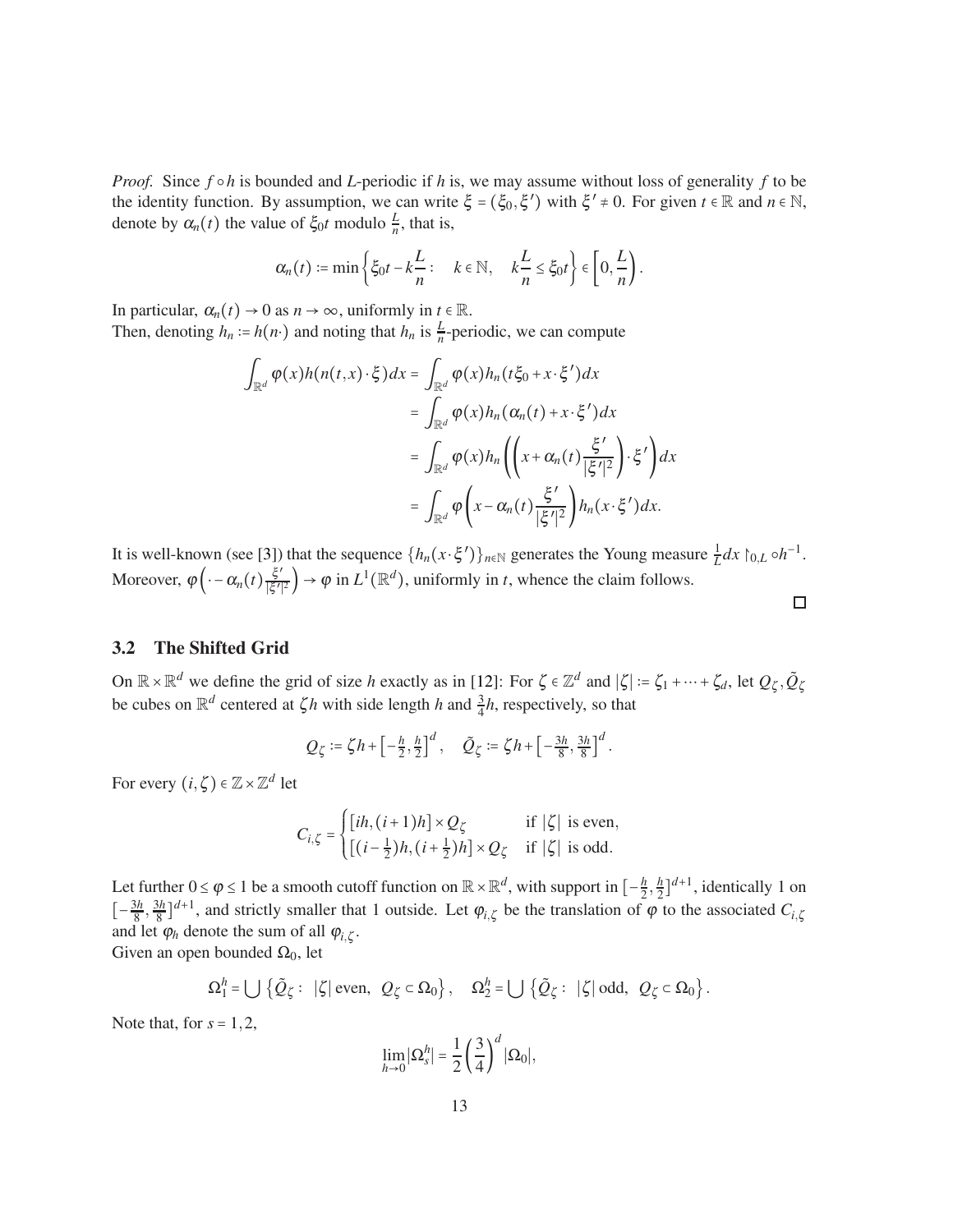and for every *t* the set  $\{x \in \Omega_0 : \varphi_h(t,x) = 1\}$  contains at least one of the sets  $\Omega_s^h$ . See [\[12,](#page-20-0) Figure 1] for illustration.

Now let  $(\rho, m) \in X_0$  with

$$
I^{\varepsilon,\Omega_0}(\rho,m)\leq-\alpha
$$

for some  $\alpha > 0$ , and let *M* be the associated smooth matrix field solving [\(2.2\)](#page-6-0). Let

$$
A = \max_{\left[\frac{\varepsilon}{2}, T - \frac{\varepsilon}{2}\right] \times \Omega_0} Q,
$$

and further let  $E^h$  :  $[\varepsilon, T - \varepsilon] \times \Omega_0 \to \mathbb{R}$  be a step-function defined on the grid by

$$
E^h(t,x) = E^h(ih,\zeta h) = p(\rho(ih,\zeta h)) + \frac{1}{d} \frac{|m(ih,\zeta h)|^2}{\rho(ih,\zeta h)} - Q(ih,\zeta h) \quad \text{for } (t,x) \in C_{i,\zeta},
$$

which is well-defined for  $h \leq \varepsilon$ . Since  $\rho$ ,*m*, and *Q* are uniformly continuous on  $\left[\frac{\varepsilon}{2}, T - \frac{\varepsilon}{2}\right] \times \Omega_0$ , for any  $s = 1, 2$  we have

$$
\lim_{h\to 0}\int_{\Omega_s^h}E^h(t,x)\,dx=\frac{1}{2}\left(\frac{3}{4}\right)^d\int_{\Omega_0}p(\rho(ih,\zeta h))+\frac{1}{d}\frac{|m(ih,\zeta h)|^2}{\rho(ih,\zeta h)}-\bar{e}(ih,\zeta h)\,dx,
$$

uniformly in  $t \in [\varepsilon, T - \varepsilon]$ . In particular there exists a dimensional constant  $c > 0$  such that for sufficiently small *h* and for any  $t \in [\varepsilon, T - \varepsilon]$ , we have

$$
\int_{\Omega_s^h} E^h(t,x) \, dx \ge c\alpha \quad \text{whenever} \quad \int_{\Omega_0} p(\rho(ih,\zeta h)) + \frac{1}{d} \frac{|m(ih,\zeta h)|^2}{\rho(ih,\zeta h)} - Q(ih,\zeta h) \, dx \le -\alpha. \tag{3.1}
$$

For each  $(i, \zeta) \in \mathbb{Z} \times \mathbb{Z}^d$  such that  $C_{i, \zeta} \subset \left[\frac{\varepsilon}{2}, T - \frac{\varepsilon}{2}\right] \times \Omega_0$  let

$$
z_{i,\zeta}=(\rho(ih,\zeta h),m(ih,\zeta h),M(ih,\zeta h),Q(ih,\zeta h)),
$$

and choose the momentum admissible line segment in the following way: We apply Lemma [2.3](#page-3-1) to  $z = z_{i,\zeta}$  with

<span id="page-13-0"></span>
$$
r = \sqrt{d\rho(ih,\zeta h)Q(ih,\zeta h)};
$$

note that, with this choice,  $z_{i,\zeta} \in \text{int}(L_{\rho(i,\zeta),r})^{co}$  owing to Lemma [2.2](#page-3-0) and the property of *z* being a strict subsolution. This yields the momentum segment

<span id="page-13-1"></span>
$$
\sigma_{i,\zeta}^m = [z_{i,\zeta} - \overline{z}_{i,\zeta}^m, z_{i,\zeta} + \overline{z}_{i,\zeta}^m].
$$

Since  $z = (\rho, m, M, Q)$  is uniformly continuous, for sufficiently small *h* we have that

$$
p(\rho(t,x)) + \frac{2}{d}e_{\text{kin}}(z(t,x) + Z) < Q(t,x) \quad \text{for all } Z \in \sigma_{i,\zeta}^m \text{ and } (t,x) \in C_{i,\zeta}.\tag{3.2}
$$

Indeed, the estimate follows since, by construction, it is satisfied at the point  $(t, x) = (ih, \zeta h)$ , and then one uses continuity. Thus, given  $\alpha > 0$ , we fix the grid size  $0 < h < \frac{\varepsilon}{2}$  so that the estimates [\(3.1\)](#page-13-0) and [\(3.2\)](#page-13-1) hold.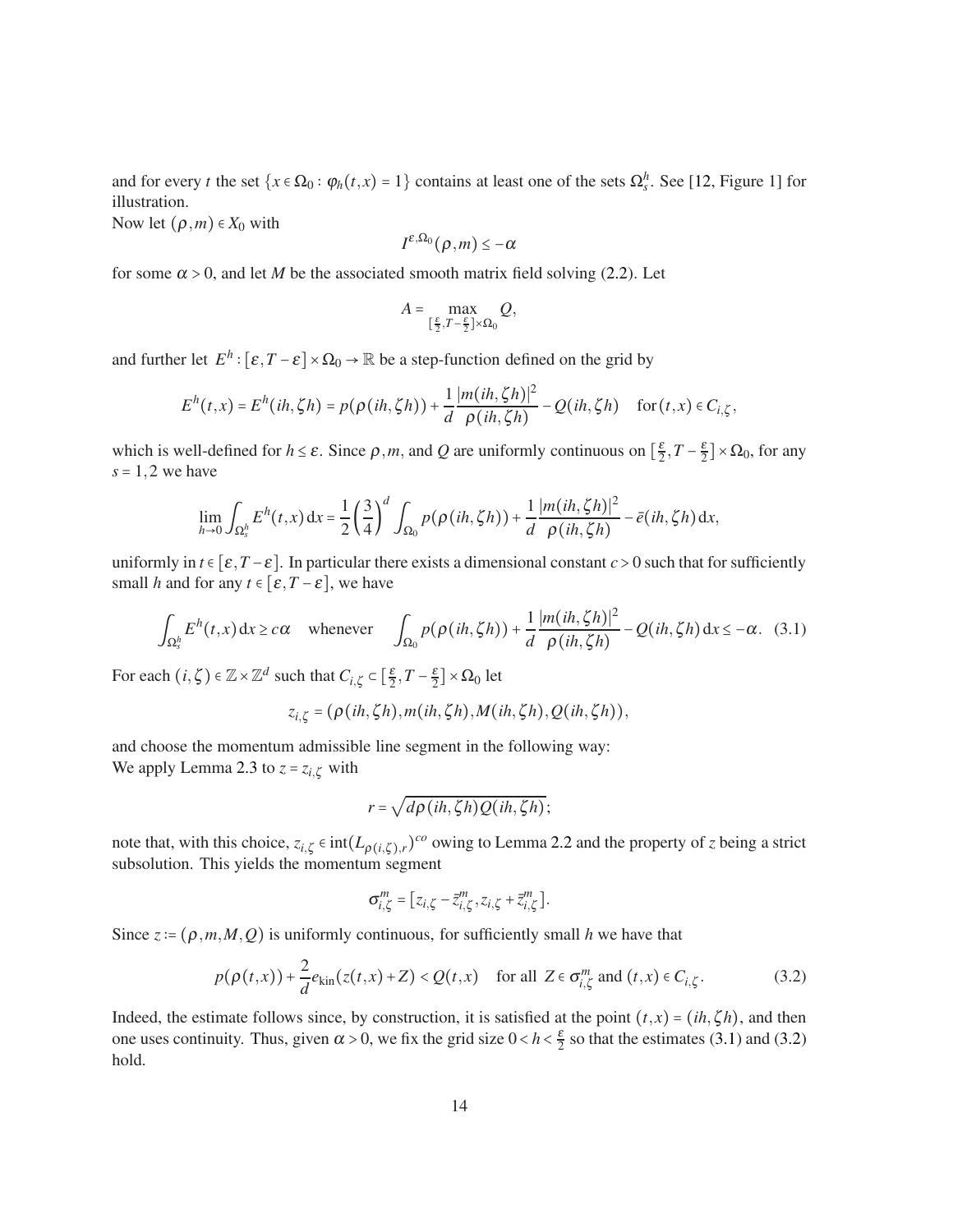#### 3.3 Adding the Perturbations

For each  $(i, \zeta)$  and  $j, n \in \mathbb{N}$  we choose the vector  $\overline{z}_{i,\zeta}$  as in the previous subsection, as well the corresponding wave direction  $\xi_{i,\zeta} \in \mathbb{R}^{d+1} \setminus \{0\}$ , not parallel to the time direction, such that  $\overline{z}_{i,\zeta}h((t,x) \cdot \xi_{i,\zeta})$ satisfies [\(2.1\)](#page-2-0) for any profile function *h*. Let also  $\varphi_{i,\zeta}$  be the cutoff function introduced in the previous subsection, and *h* the profile from Subsection [3.1.](#page-10-0)

Then from Proposition [2.12](#page-9-0) we infer existence of a smooth function  $\Phi_{i,\zeta} \in C^{\infty}((0,T) \times \mathbb{R}^d)$  such that  $\mathcal{L}_{dens} \Phi = \bar{z}_{i,\zeta} h((t,x) \cdot \xi_{i,\zeta})$ . Now we define

$$
(0,\tilde{m}_{i,\zeta}^j,\tilde{M}_{i,\zeta}^j,0)(t,x):=\mathcal{L}_{dens}\left(\frac{1}{j^l}\varphi_{i,\zeta}(t,x)\Phi_{i,\zeta}(jt,jx)\right),\,
$$

and

$$
(0,\bar{m}_{i,\zeta}^j,\bar{M}_{i,\zeta}^j,0)(t,x):=\varphi_{i,\zeta}(t,x)\bar{z}_{i,\zeta}h(j[(t,x)\cdot\xi_{i,\zeta}]).
$$

Then Lemma [2.13](#page-10-1) gives the following estimate

$$
\|\bar m_{i,\zeta}^j - \tilde m_{i,\zeta}^j\|_{L^\infty} \leq \frac{C}{j}.
$$

Due to our choice of the function *h* and Lemma [3.2,](#page-11-0) we readily see that the sequence  $\bar{m}^j_i$  $\int_{i,\zeta}^{j}$  generates the following homogeneous Young measure on the set  $\{\varphi_{i,\zeta} = 1\}$ , uniformly in time:

$$
v_{i,\zeta}^m \coloneqq \frac{1}{2} \delta_{-\bar{m}_{i,\zeta}} + \frac{1}{2} \delta_{\bar{m}_{i,\zeta}}.
$$

By Lemma [2.13,](#page-10-1) the same Young measure is generated by the sequence  $\tilde{m}^j_i$ *i*,ζ . Then for the kinetic energy density we obtain, as  $j \rightarrow \infty$ ,

$$
\frac{1}{2} \frac{|m + \bar{m}_{i,\zeta}^j|^2}{\rho} \stackrel{*}{\rightharpoonup} \int_{\mathbb{R}^d} \frac{1}{2} \frac{|m + y|^2}{\rho} \, \mathrm{d}v_{i,\zeta}^m(y) \\
= \int_{\mathbb{R}^d} \frac{1}{2} \frac{|m|^2 + |y|^2 + 2m \cdot y}{\rho} \, \mathrm{d}v_{i,\zeta}^m(y) \\
= \frac{1}{2} \frac{|m|^2}{\rho} + \frac{1}{2} \frac{|\bar{m}_{i,\zeta}|^2}{\rho}.
$$

We now want to find a lower bound for the extra term  $\frac{|\bar{m}_{i,\zeta}|^2}{20}$  $\frac{a_{i,\zeta}|^2}{2\rho}$  in terms of  $|E^h(t,x)|$ . For the momentum we have, by setting  $r = \sqrt{d\rho Q}$ ,

$$
\big|\bar{m}_{i,\zeta}\big|^2 \geq \frac{C}{r^2} |r^2 - |m|^2|^2 = \frac{C}{d\rho Q} |d\rho Q - |m|^2|^2 = \frac{C\rho}{Q} \left|Q - \frac{|m|^2}{d\rho}\right|^2,
$$

and so

$$
\frac{|\bar{m}_{i,\zeta}|^2}{2\rho} \geq \frac{C}{Q} \left| Q - \frac{|m|^2}{d\rho} \right|^2.
$$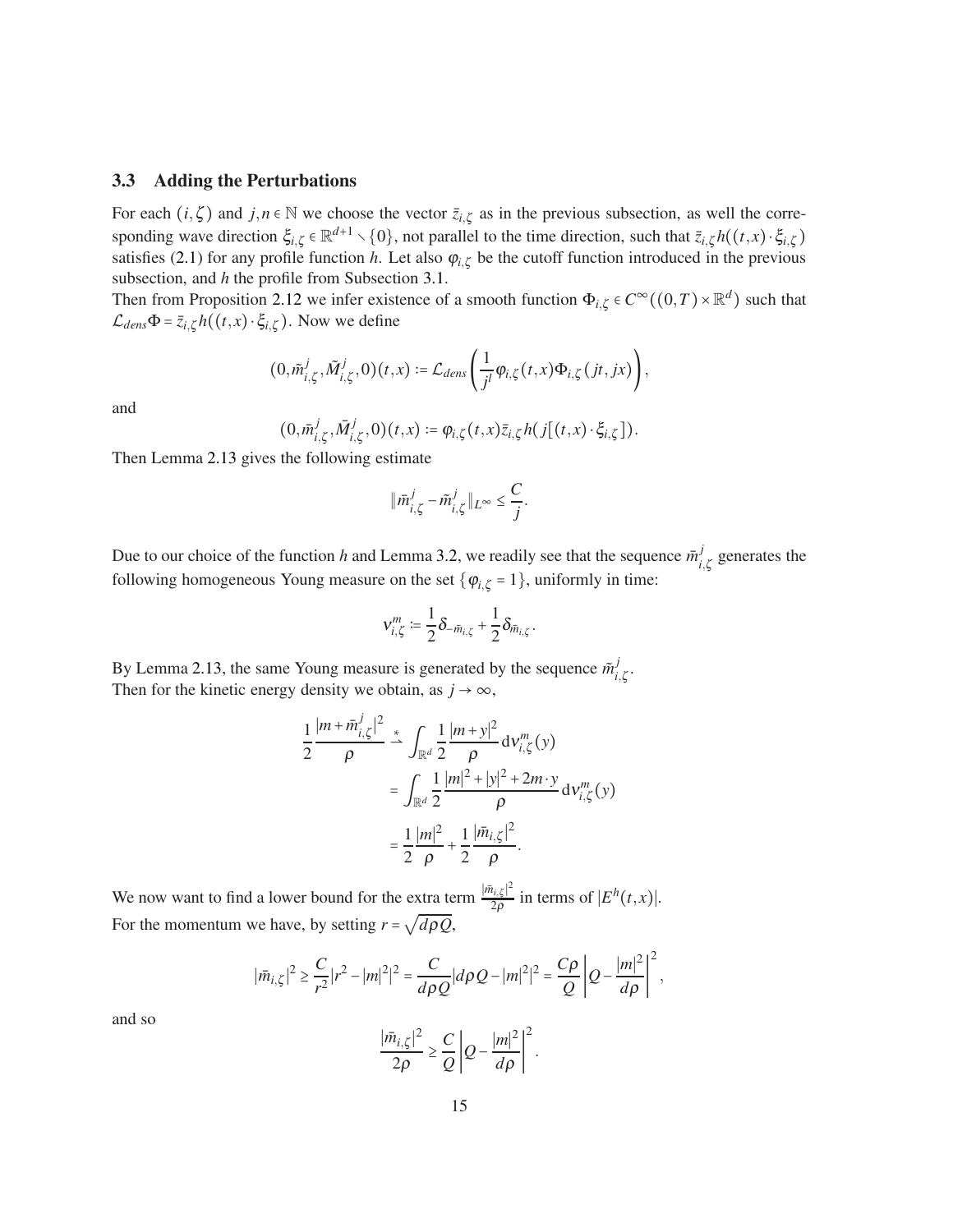Now we can bound *Q* by *A* and obtain

<span id="page-15-1"></span>
$$
\frac{|\bar{m}_{i,\zeta}|^2}{2\rho} \ge \frac{C}{A} \left| E^h(ih,\zeta h) \right|^2. \tag{3.3}
$$

As  $\mathcal L$  is linear, we can sum up all the perturbations over  $(i, \zeta)$  to get a solution in the whole space. For each  $j \in \mathbb{N}$  we write

$$
\begin{aligned} \big(0,\tilde{m}_j,\tilde{M}_j,0\big) &\coloneqq \sum_{\{(i,\zeta): C_{i,\zeta}\subset [\varepsilon,T-\varepsilon]\times\Omega_0\}} \big(0,\tilde{m}_{i,\zeta},\tilde{M}_{i,\zeta},0\big)\\ \big(0,\bar{m}_j,\bar{M}_j,0\big) &\coloneqq \sum_{\{(i,\zeta): C_{i,\zeta}\subset [\varepsilon,T-\varepsilon]\times\Omega_0\}} \big(0,\bar{m}_{i,\zeta},\bar{M}_{i,\zeta},0\big), \end{aligned}
$$

and

$$
(\rho_j,m_j,M_j,Q)=(\rho,m,M,Q)+(0,\tilde{m}_j,\tilde{M}_j,0).
$$

The above sums have a finite number of terms and thus from [\(3.2\)](#page-13-1) and [\(2.6\)](#page-10-2) we can find a *k* large enough such that  $(\rho_j, m_j) \in X_0$  for all  $j > k$ . Using [\(3.3\)](#page-15-1), we see that

$$
\begin{split} \liminf_{j \to \infty} I^{\varepsilon, \Omega_{0}}(\rho_{j}, m_{j}) = & \liminf_{j \to \infty} \inf_{t \in [\varepsilon, T - \varepsilon]} \left\{ \int_{\Omega_{0}} p(\rho) + \frac{|m + \tilde{m}_{j}|^{2}}{d\rho} - \bar{e}(t, x) dx \right\} \\ & \geq I^{\varepsilon, \Omega_{0}} + \inf_{t \in [\varepsilon, T - \varepsilon]} \left\{ \int_{\Omega_{0}} \sum_{s = 1, 2} \int_{\Omega_{s}^{h}} \sum_{\{(i, \zeta) | C_{i, \zeta} \subset [\varepsilon, T - \varepsilon] \times \Omega_{0}\}} \frac{|\bar{m}_{i, \zeta}|^{2}}{d\rho} dx \right\} \\ & \geq I^{\varepsilon, \Omega_{0}} + \inf_{t \in [\varepsilon, T - \varepsilon]} \left\{ \int_{\Omega_{0}} \sum_{s = 1, 2} \int_{\Omega_{s}^{h}} \frac{C}{A} |E^{h}(ih, \zeta h)|^{2} dx \right\} \\ & \geq I^{\varepsilon, \Omega_{0}} + \inf_{t \in [\varepsilon, T - \varepsilon]} \left\{ \int_{\Omega_{0}} \frac{C}{A |\Omega_{0}|} \sum_{s = 1, 2} \left( \int_{\Omega_{s}^{h}} |E^{h}| dx \right)^{2} \right\}, \end{split}
$$

where for the last inequality we have used Hölder's inequality. Using [\(3.1\)](#page-13-0) we see that

$$
\liminf_{j\to\infty} I^{\varepsilon,\Omega_0}(\rho_j,m_j)\geq I^{\varepsilon,\Omega_0}(\rho,m)+\frac{C'}{A|\Omega_0|}\alpha^2,
$$

and set  $\beta = \frac{C'}{A|\Omega}$  $\frac{C'}{A|Ω_0|}α^2$ . Furthermore, as for *j* large enough  $(ρ_j, m_j) ∈ X_0$  for all *j* > *k*, we deduce that  $(\rho_j, m_j) \stackrel{dx}{\rightarrow} (\rho, m)$  as  $j \rightarrow \infty$ . Thus the proof of Proposition [3.1](#page-10-3) is complete.

# <span id="page-15-0"></span>4 Statement and Proof of the Main Results

Having established the perturbation property we are ready to state and prove our main results.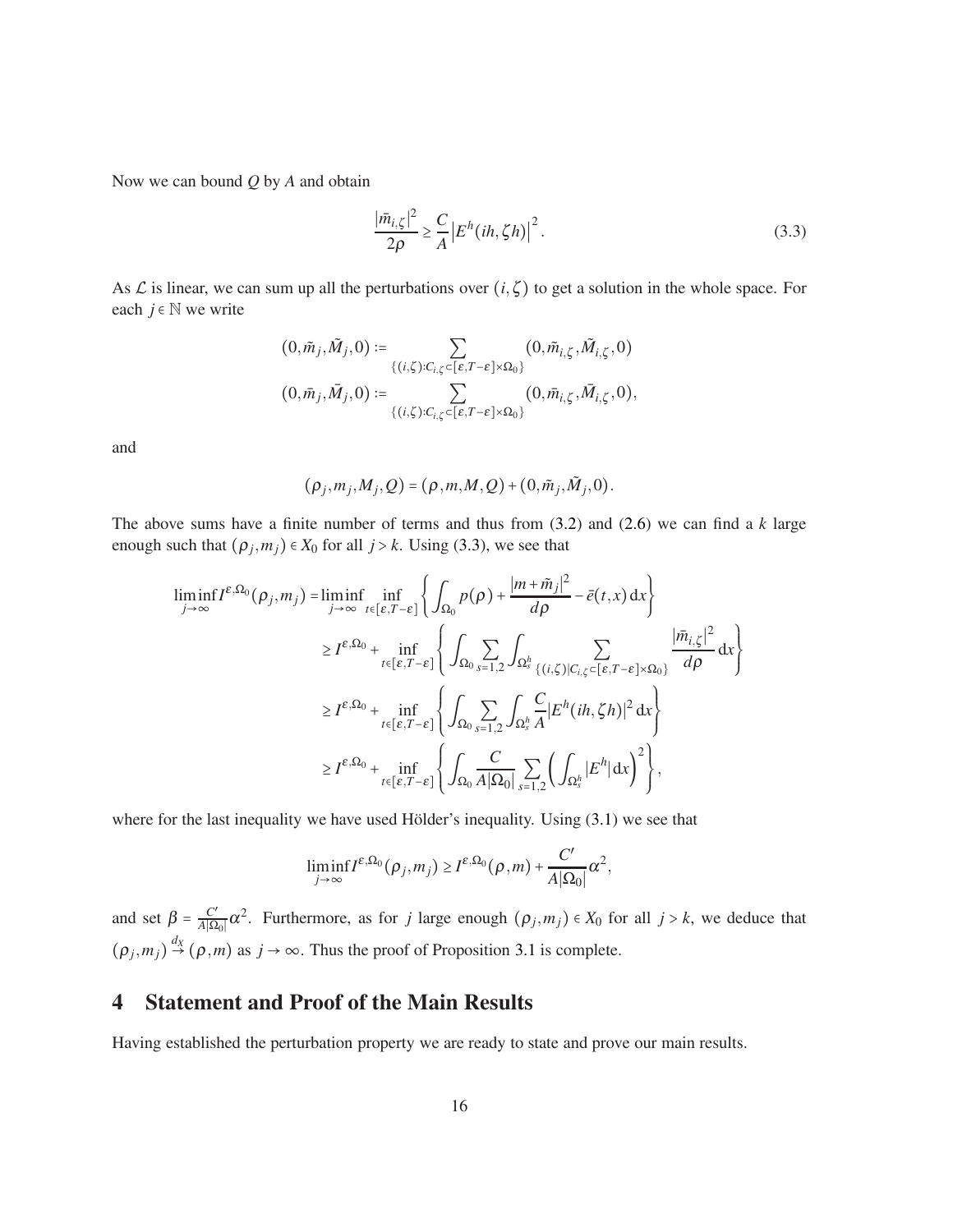**Theorem 4.1.** Let  $\Omega \subset \mathbb{R}^d$  be open and let the generalized pressure

$$
Q \in C((0,T) \times \bar{\Omega}) \cap C([0,T];L^1 \cap L^2(\Omega))
$$

*be given. Further let*  $(\rho_0, m_0, M_0, Q)$  *be a continuous solution of* [\(2.1\)](#page-2-0) *in*  $[0, T] \times \mathbb{R}^d$ , *such that*  $(\rho_0, m_0, M_0, Q) \in$ *K* for  $x \notin \Omega$  *and* 

$$
Q > p(\rho_0) + \frac{2}{d}e_{\text{kin}}(\rho_0, m_0, M_0)
$$

 $\overline{P}(0,T) \times \Omega$ *. Then the set of weak solutions of* [\(1.1\)](#page-0-0) *that agree with*  $(\rho_0,m_0)$  *in*  $\mathbb{R}^d \times \{0,T\} \cup (\mathbb{R}^d \times \Omega)$  $\Omega$ ) × (0,*T*)*, and such that* 

$$
Q=p(\rho)+\frac{|m|^2}{\rho d}
$$

*almost everywhere in*  $[0,T] \times \Omega$ *, is residual in the space X in the Baire sense. The same is true when*  $\mathbb{R}^d$  is replaced by  $\mathbb{T}^d$ .

As  $\rho$  remains unchanged in the entire scheme, we also obtain the following more classical result:

**Theorem 4.2.** Let  $\Omega \subset \mathbb{R}^d$  be open and let the generalized pressure

$$
Q \in C((0,T) \times \bar{\Omega}) \cap C([0,T];L^1 \cap L^2(\Omega))
$$

*be given.* Further let  $(\rho_0, m_0, M_0, Q_0)$  *be a continuous solution of* [\(2.1\)](#page-2-0) *in*  $[0, T] \times \mathbb{R}^d$ , *such that*  $(\rho_0, m_0, M_0, Q_0) \in K$  *for*  $x \notin \Omega$  *and* 

$$
\bar{e} = Q_0 > p(\rho_0) + \frac{2}{d}e_{\text{kin}}(\rho_0, m_0, M_0)
$$

*in*  $(0, T) \times Ω$ *. Then the set of weak solutions of* [\(1.1\)](#page-0-0) *such that m* = *m*<sub>0</sub> *in*  $\mathbb{R}^d \times \{0, T\} \cup (\mathbb{R}^d \setminus Ω) \times (0, T)$ and  $\rho = \rho_0$  everywhere in  $[0, T] \times \mathbb{R}^d$ , and such that

$$
\bar{e} = Q_0 = p(\rho_0) + \frac{|m|^2}{\rho_0 d}
$$

*almost everywhere in*  $[0,T] \times \Omega$ *, is residual in the space*  $X \cap \{p = \rho_0\}$  *in the Baire sense. The same is true when*  $\mathbb{R}^d$  *is replaced by*  $\mathbb{T}^d$ *.* 

We prove here only Theorem [4.1,](#page-18-0) as Theorem [4.2](#page-19-7) follows in an analogous way. Likewise, we omit the proof on  $\mathbb{T}^d$ , as it is completely analogous to the case of the whole space.

The proof follows the by now standard Baire category argument, as in [\[11\]](#page-20-4), with necessary modifications.

*Proof.* The functional  $I^{\varepsilon,\Omega_0}$  is lower-semicontinuous on the complete metric space *X* and takes values in R, and so it can be written as a pointwise supremum of countably many continuous functionals. Therefore it is a Baire-1 map and hence its points of continuity from a residual set in *X*.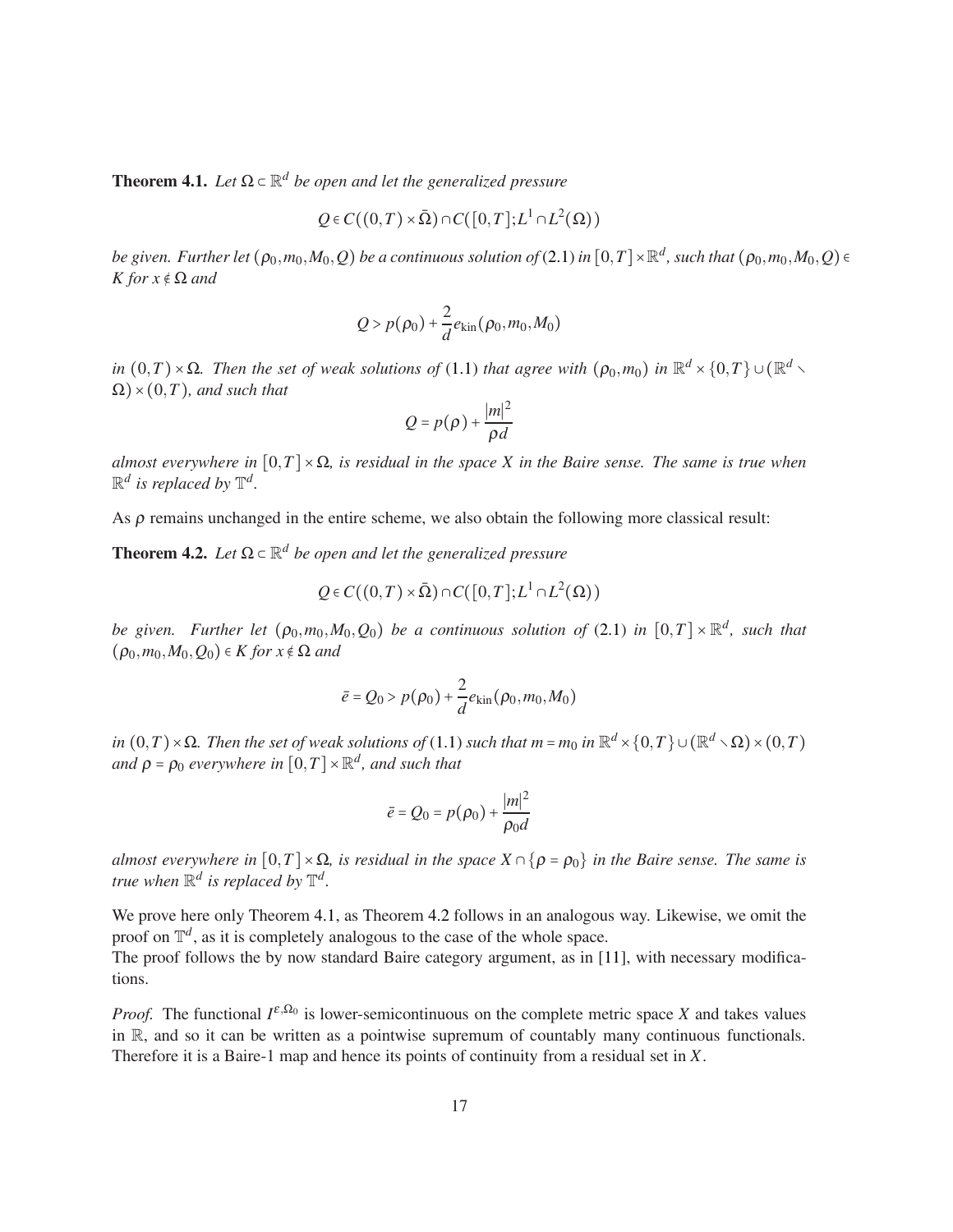We will now argue that  $I^{\varepsilon,\Omega_0}$  vanishes at its continuity points. Assume first, towards a contradiction, that there exists a  $(\rho, m) \in X$  which is a point of continuity of  $I^{\varepsilon, \Omega_0}$  and  $I^{\varepsilon, \Omega_0} \le -\alpha$  for some  $\alpha > 0$ . Choosing a sequence  $\{(\rho_k, m_k)\}_k \subset X_0$  such that  $(\rho_k, m_k) \stackrel{dx}{\to} (\rho, m)$ , we have  $I^{\varepsilon, \Omega_0}(\rho_k, m_k) \to I^{\varepsilon, \Omega_0}(\rho, m)$ . Then, up to a rearrangement, we may assume that  $I^{\varepsilon,\Omega_0}(\rho_k,m_k) \leq -\alpha$ . Using the perturbation prop-erty, Proposition [3.1,](#page-10-3) for each pair  $(\rho_k, m_k)$  and a standard diagonal argument, we find a sequence  $\{\tilde{\rho}_k, \tilde{m}_k\}_k \subset X_0$  such that

$$
(\tilde{\rho}_k, \tilde{m}_k) \stackrel{d_X}{\rightarrow} (\rho, m) \text{ in } X, \n\lim_{k \to \infty} I^{\varepsilon, \Omega_0}(\tilde{\rho}_k, \tilde{m}_k) \geq I^{\varepsilon, \Omega_0}(\rho, m) + \beta,
$$

for some  $\beta > 0$ . This contradicts that  $(\rho, m)$  is a point of continuity of  $I^{\varepsilon, \Omega_0}$  and thus if  $(\rho, m) \in X$  is a point of continuity of  $I^{\varepsilon,\Omega_0}$ , then  $I^{\varepsilon,\Omega_0}(\rho,m) = 0$ .

Next, let Ω<sub>k</sub> be an exhaustive sequence of bounded open subsets of Ω. Consider the set Θ which is the intersection of

$$
\Theta_k := \{(\rho,m) \in X : I^{\frac{1}{k},\Omega_k} \text{ is continuous at } (\rho,m)\}.
$$

Then Θ is the intersection of countably many residual sets and thus it is residual. Furthermore, if  $(\rho, m) \in \Theta$ , then  $I^{\varepsilon, \Omega_0} = 0$  for any  $\varepsilon > 0$  and any bounded  $\Omega_0 \subset \Omega$ . Applying Lemma [2.11,](#page-7-2) any  $(\rho, m) \in \Theta$ satisfies the requirements of the theorem.

Remark 4.3. *Our Theorem [4.2](#page-19-7) can be seen as a general framework for constructing "wild" solutions to the compressible Euler equations as known from several recent works. To exemplify this, let us recall two important results in this direction:*

- *1. In [\[6\]](#page-19-1), the author exhibits energy-admissible solutions on the torus for any given initial density in C*<sup>1</sup> *. In fact, her solutions are* semi-stationary*, that is, their densities are time-independent. Noting that our Theorems [4.1](#page-18-0) and [4.2](#page-19-7) are equally valid on the torus, we recognise Chiodaroli's Proposition 4.1 as a special case of our Theorem [4.2.](#page-19-7) Therefore, using Chiodaroli's construction of appropriate subsolutions and her argument for energy admissibility, we can recover her main result in our framework.*
- *2. A similar observation is true for [\[7\]](#page-19-2), where it is proved that admissible wild solutions can emerge from certain Riemann data. The main convex integration statement (Proposition 3.6 in [\[7\]](#page-19-2)) is easily seen to be a special case of our Theorem [4.2,](#page-19-7) once we note that our result remains valid even if the subsolution is only pieceweise continuous. The energy admissibility of the solutions in [\[7\]](#page-19-2), however, is facilitated by the fact that the specific subsolutions under consideration have piecewise constant density.*

*We hasten to add that the results in [\[6\]](#page-19-1) and [\[7\]](#page-19-2) do not immediately follow from our framework, but require in addition substantial efforts in the construction of appropriate subsolutions and the verification of the energy inequality, respectively.*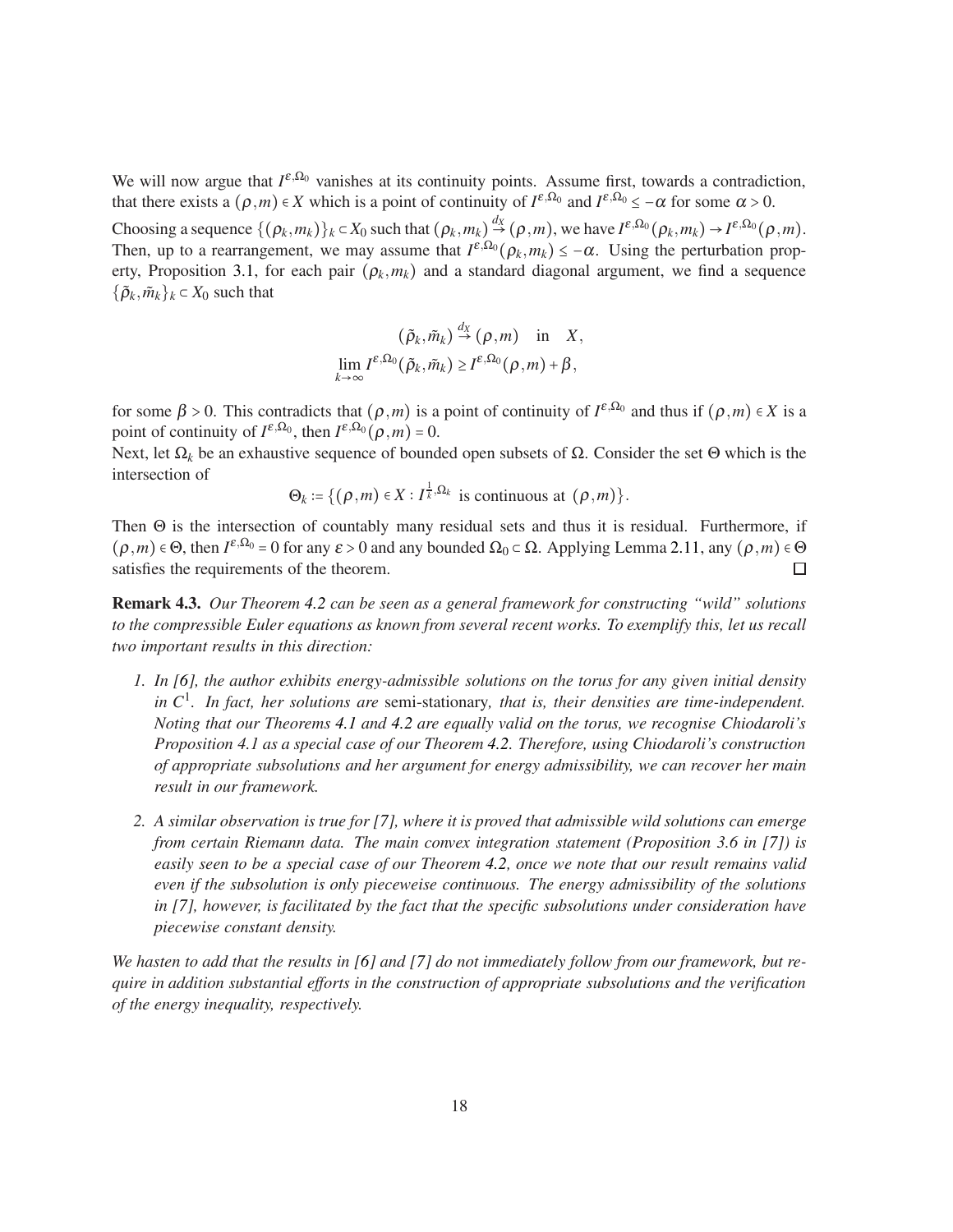### Appendix: A Toy Model

Consider the following toy problem, which is a variant of the problem in [\[13,](#page-20-9) Section 6.1]: Find a pair of, say,  $L^2$  functions  $(u, v) : [0, 1] \to \mathbb{R}^2$  satisfying  $|u| + |v| = 1$  almost everywhere. There is no distributional differential constraint in this problem.

This is supposed to illustrate, in the simplest possible setting, the counter-intuitive effect that a somewhat symmetric result (in density and momentum) can arise from a completely asymmetric construction (because oscillations are added only to the momentum, not to the density) in the construction for the compressible Euler system. In our toy problem, one might think of *u* as the velocity and *v* as the pressure. The quantity  $|u| + |v|$  can be thought of as the 'total energy' or 'generalized pressure', which should be 1 almost everywhere.

Set  $X_0$  to be the space of (say, smooth) maps  $(u, v) : [0, 1] \to \mathbb{R}^2$  that satisfy  $|u| + |v| < 1$  ('subsolutions'). Clearly,  $X_0$  is norm-bounded in  $L^2(0,1;\mathbb{R}^2)$ , hence the weak topology in  $L^2$  is metrizable by a metric *d*. Let *X* be the *d*-closure of  $X_0$ , then  $(X, d)$  is a complete metric space, and  $|u| + |v| \le 1$  for all  $(u, v) \in X$ . Let the functional  $I: X \to \mathbb{R}$  be given by

$$
I(u,v) \coloneqq \int_0^1 [(|u|+|v|)^2 - 1] dx.
$$

Then (by convexity) *I* is lower semicontinuous in  $(X,d)$ , and  $I(u, v) \le 0$  with equality if and only if  $(u, v)$  is a solution of our problem. By the Baire Theorem, the set of points of continuity of *I* is a residual set in *X*. The following perturbation property shows that at every such point of continuity,  $I = 0$ :

<span id="page-18-0"></span>**Proposition A1.** *Let*  $\alpha > 0$ *. Then there exists*  $\beta > 0$  *such that the following holds: For each*  $(u, v) \in X_0$ *such that*  $I(u, v) < -\alpha$ , *there is a sequence*  $(u_k, v_k) \subset X_0$  *converging (w.r.t. d) to*  $(u, v)$  *which satisfies* 

$$
\liminf_{k\to\infty} I(u_k,v_k) \geq I(u,v) + \beta.
$$

*Proof.* Set  $v_k = v$ ,  $u_k(x) := u(x) + \frac{1}{2}$  $\frac{1}{2}\sin(kx)(1-(|u(x)|+|v(x)|)^2)$ , then clearly  $(u_k, v_k) \in X_0$ , and

$$
I(u_k, v_k) = \int_0^1 \left[ (|u_k| + |v|)^2 - 1 \right] dx
$$
  
 
$$
\geq I(u, v) + \frac{1}{4} \int_0^1 \sin^2(kx) \left[ 1 - (|u| + |v|)^2 \right]^2 dx + \int_0^1 u \left( 1 - (|u| + |v|)^2 \right) \sin(kx) dx.
$$

The last term converges to zero and the second to

$$
\frac{1}{8} \int_0^1 [1 - (|u| + |v|)^2]^2 dx.
$$

But this in turn can be estimated below, by Jensen's inequality, by

$$
\frac{1}{8}I(u,v)^2 \geq \frac{1}{8}\alpha^2,
$$

so  $\beta = \frac{1}{16}\alpha^2$  does the job for sufficiently large *k*.

 $\Box$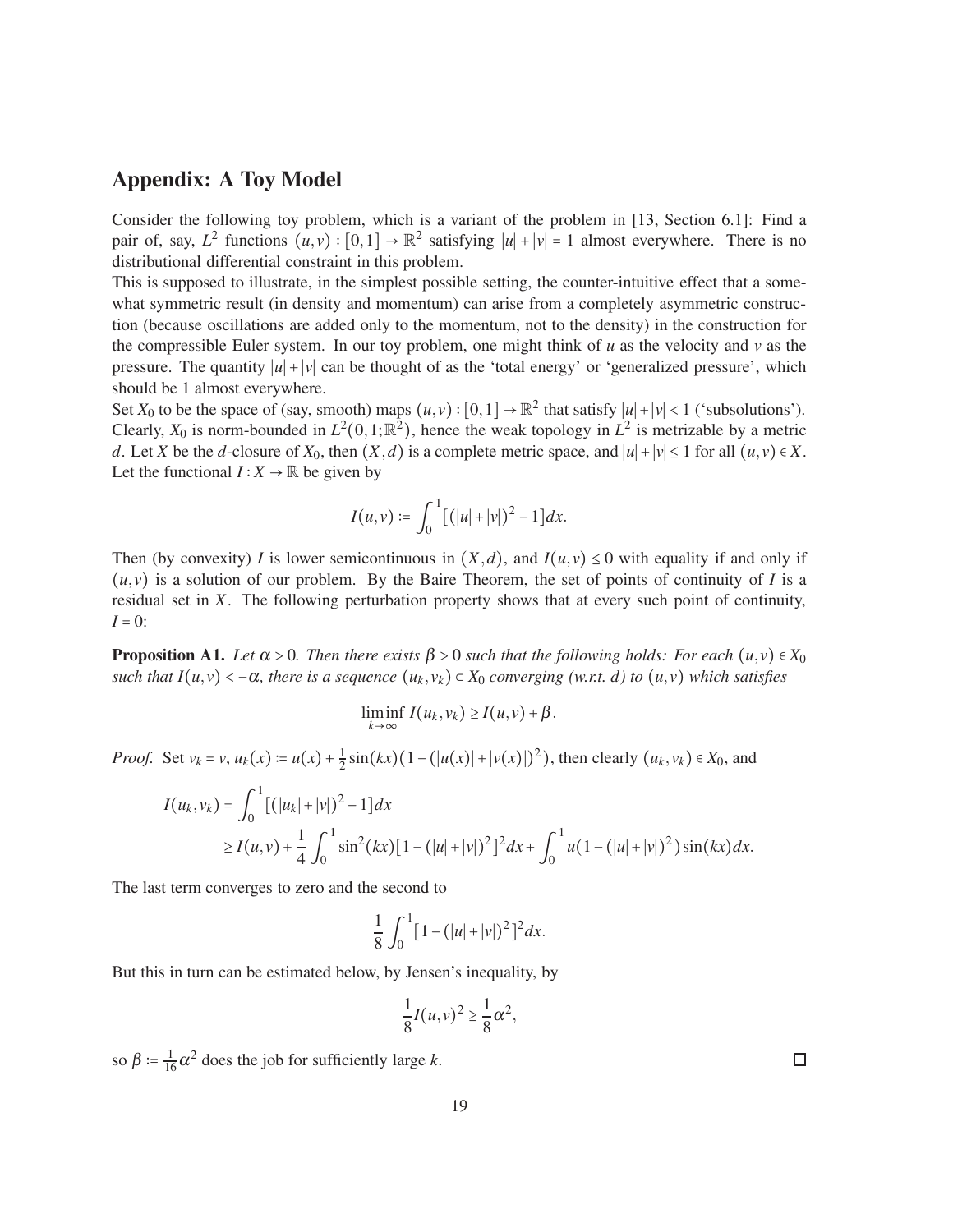This proves

<span id="page-19-7"></span>**Theorem A2.** *The set of*  $(u, v)$  *with*  $|u| + |v| = 1$  *a.e. is residual in*  $(X, d)$ *.* 

Remark A3. *This looks extremely strange at first glance for the following reason:* We have used no perturbation in the *v* component in the proof whatsoever! *Yet, the theorem seems to imply that there are infinitely many solutions such that u and v are both (individually!) nowhere continuous. It seems counter-intuitive that v, which is entirely untouched by the given perturbations, should also have this property.*

*Does this argument hold up to scrutiny? In order to show that a Baire-residual subset of X contains infinitely many elements with nowhere continuous v, one needs to show that X contains an open set of v*'s (if, for instance, we had defined  $X_0$  to be the space of  $(u, v)$  with  $|u| + |v| = 1$  *a.e. and additionally v* ≡ 0*, of course this would not have been the case). For the problem treated here, it is of course true, and so it is for the compressible Euler problem, thanks to the possibility of* some *perturbation to* ρ*, even if the density perturbation is not required.*

### <span id="page-19-0"></span>References

- <span id="page-19-4"></span>[1] I. Akramov and E. Wiedemann, Nonunique admissible weak solutions of the compressible Euler equations with compact support in space. *SIAM J. Math. Anal.* 53 (2021), no. 1, 795–812.
- [2] H. Al Baba, C. Klingenberg, O. Kreml, V. Mácha, and S. Markfelder, Nonuniqueness of admissible weak solution to the Riemann problem for the full Euler system in two dimensions. *SIAM J. Math. Anal.* 52 (2020), no. 2, 1729–1760.
- <span id="page-19-9"></span>[3] J. M. Ball and F. Murat,  $W^{1,p}$ -quasiconvexity and variational problems for multiple integrals. *J*. *Funct. Anal.* 58 (1984), no. 3, 225–253.
- <span id="page-19-6"></span><span id="page-19-3"></span>[4] T. Buckmaster, C. De Lellis, L. Székelyhidi, Jr., and V. Vicol, Onsager's conjecture for admissible weak solutions. *Comm. Pure Appl. Math.* 72 (2019), no. 2, 229–274.
- [5] R. M. Chen, A. F. Vasseur, and C. Yu, Global ill-posedness for a dense set of initial data to the Isentropic system of gas dynamics. Preprint (2021), arXiv:2103.04905.
- <span id="page-19-1"></span>[6] E. Chiodaroli, A counterexample to well-posedness of entropy solutions to the compressible Euler system. *J. Hyperbolic Differ. Equ.* 11 (2014), no. 3, 493–519.
- <span id="page-19-5"></span><span id="page-19-2"></span>[7] E. Chiodaroli, C. De Lellis, and O. Kreml, Global ill-posedness of the isentropic system of gas dynamics. *Comm. Pure Appl. Math.* 68 (2015), no. 7, 1157–1190.
- [8] E. Chiodaroli, E. Feireisl, and O. Kreml, On the weak solutions to the equations of a compressible heat conducting gas. *Ann. Inst. H. Poincaré Anal. Non Linéaire* 32 (2015), no. 1, 225–243.
- <span id="page-19-8"></span>[9] E. Chiodaroli, E. Feireisl, O. Kreml, and E. Wiedemann, A-free rigidity and applications to the compressible Euler system. *Ann. Mat. Pura Appl.* 196 (2017), no. 4, 1557–1572.